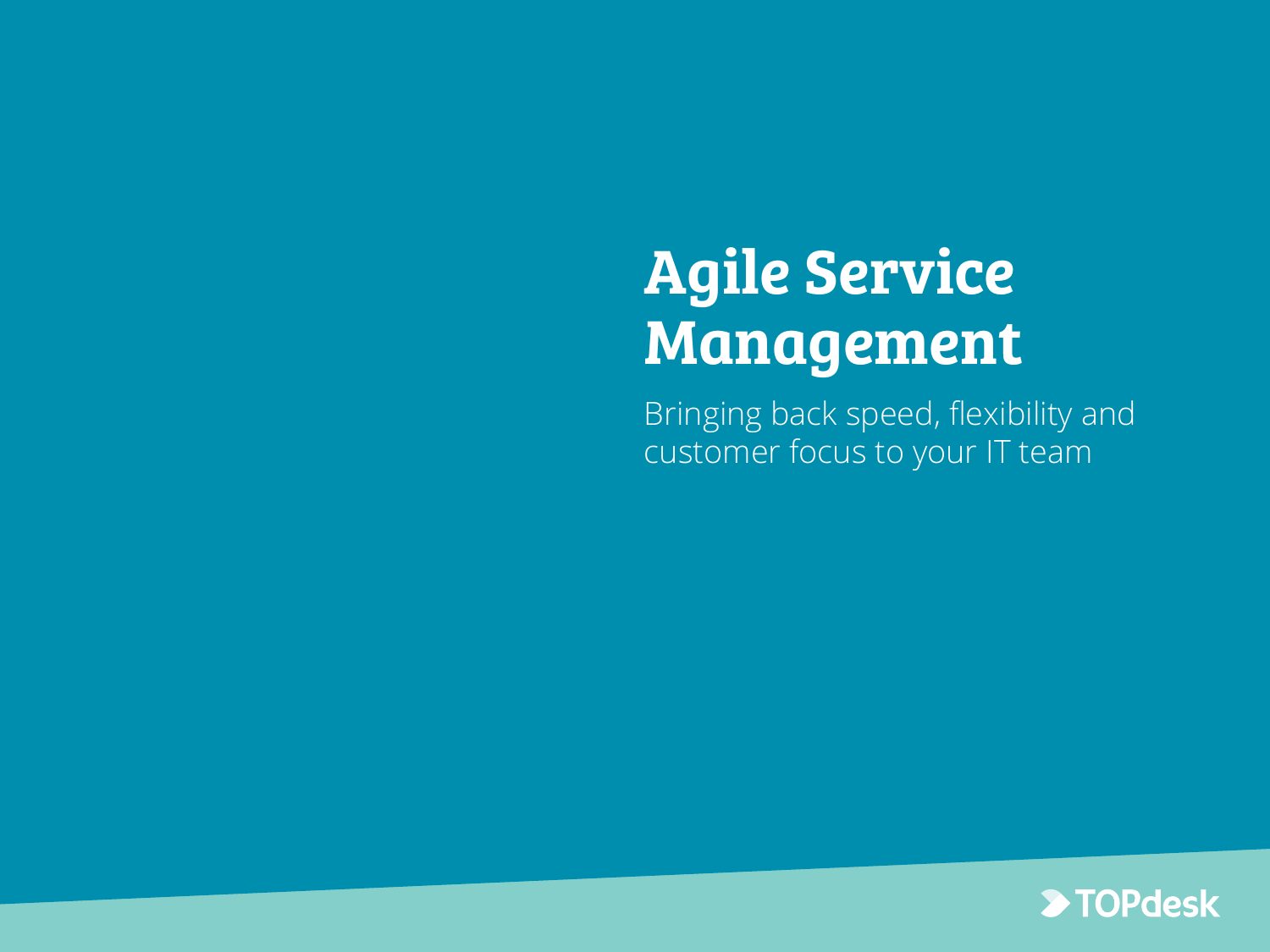### Index

| Introduction                                                                   | 3  |
|--------------------------------------------------------------------------------|----|
| 1. What is Agile?<br>2. What is Scrum?<br>3. What is Agile Service Management? | 12 |
| 4. Agile Service Management vs. ITIL                                           | 14 |
| 5. Agile Service Management in practice?                                       | 18 |
| 6. Making your Incident Management more agile                                  | 25 |
| 7. Making your Service Level Agreements more flexible                          | 31 |
| 8. Seven most common pitfalls in agile transition                              | 35 |
| 9. How to guide your IT department through an agile transition                 | 44 |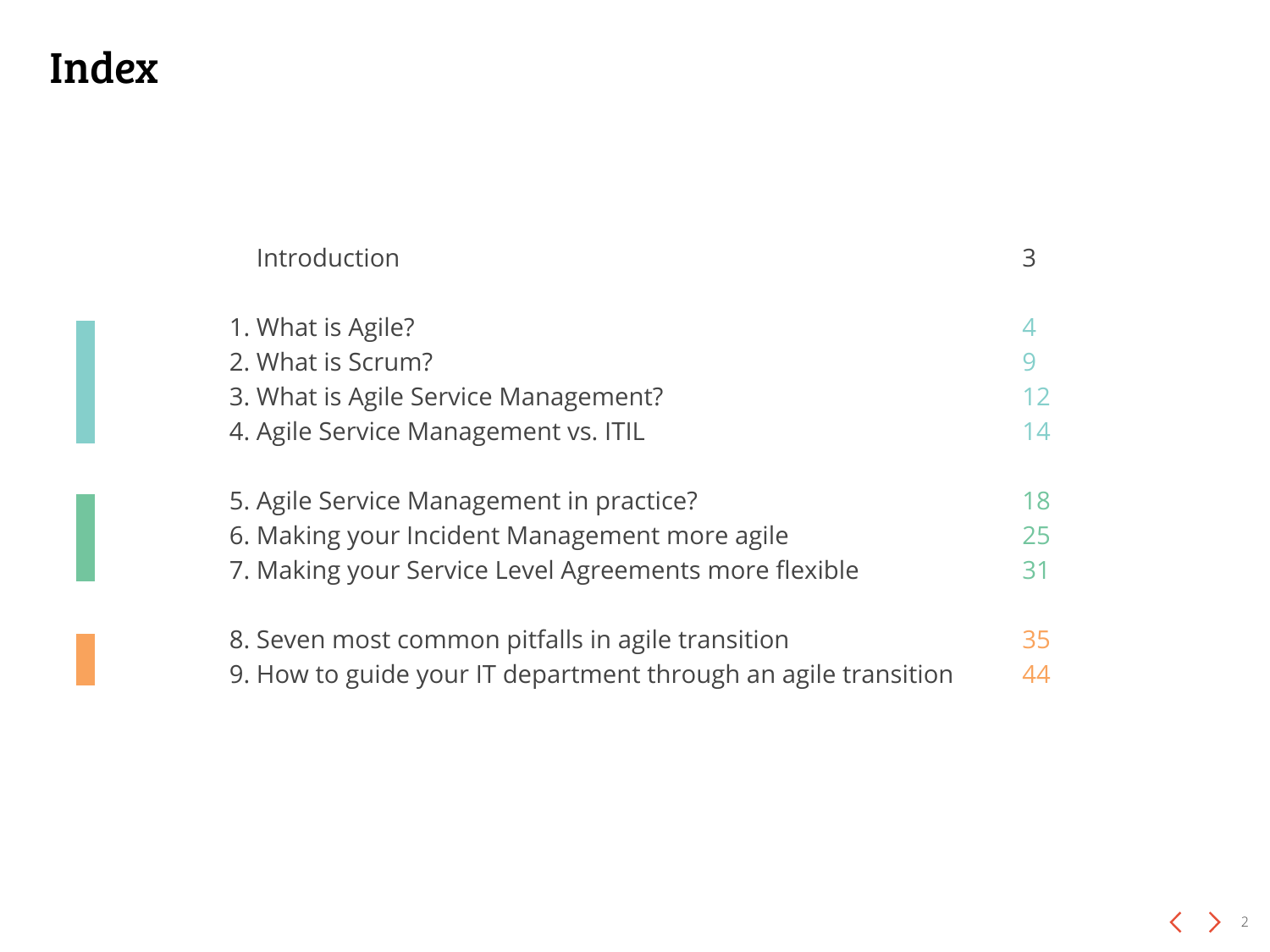### <span id="page-2-0"></span>Introduction

Agile is increasingly popular these days. Originated from the Development world, it's quickly gaining ground in other domains. Service Management is not an exception. But what exactly is Agile Service Management?

In this e-book, I'll give you answers to questions like: what's the difference between agile and Scrum? Can I work according to ITIL and agile at the same time? How do I put the agile philosophy in practice? And where do I begin?

Using real-life examples, I'll show you what an agile mindset can do for you and your team. And how agile will help you improve your service delivery.

I would like to thank Gerard Bakker, Steven Happee and Mark van Meurs for their contributions to this e-book thanks a lot!

Enjoy your read, *Bas Blanken, IT consultant & Agile Service Management expert*

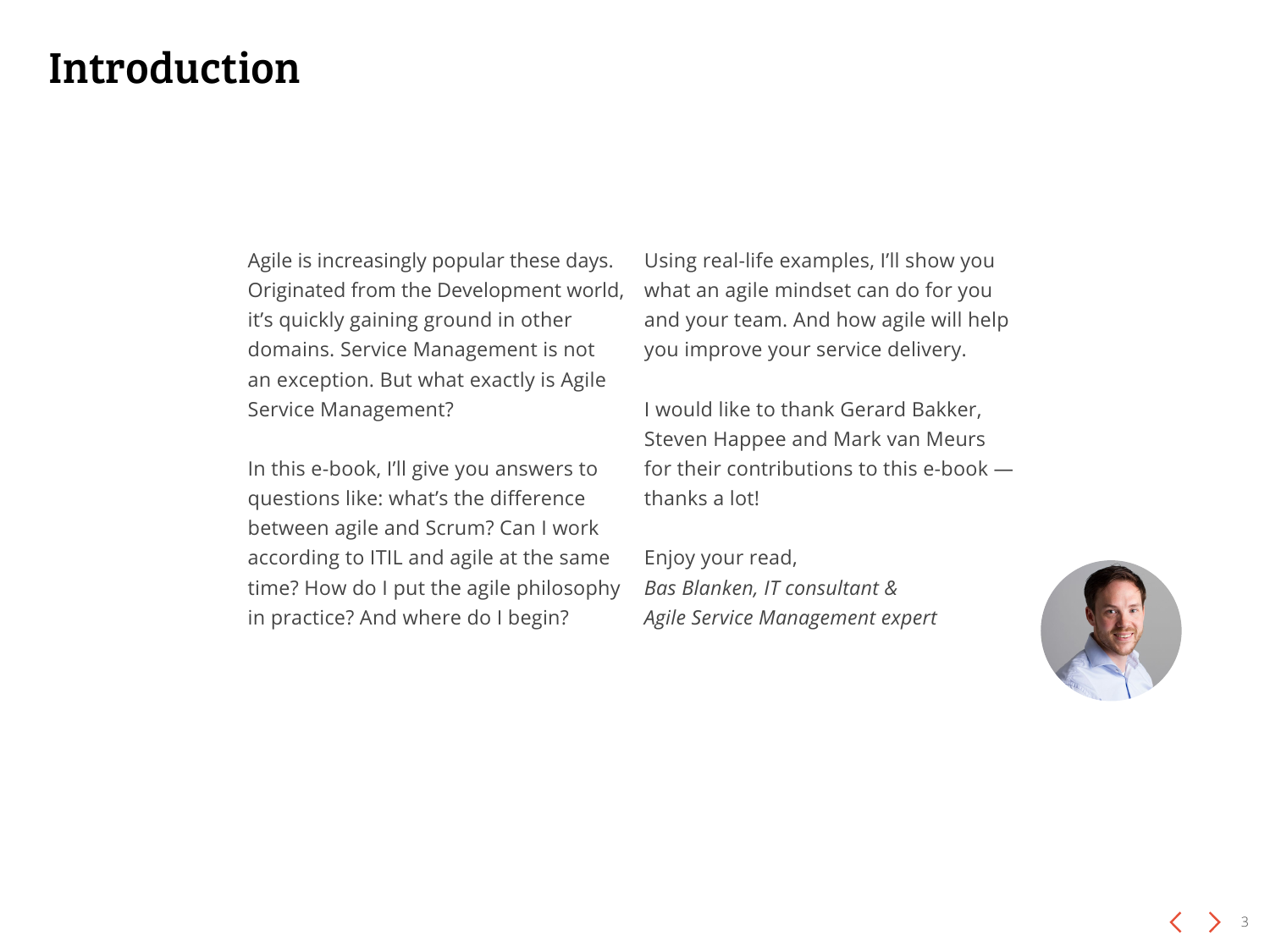### <span id="page-3-0"></span>1. What is agile?

Agile is one of today's most popular buzzwords. It's also a widely misused and misunderstood term. So let's first get back to basics: what exactly is agile?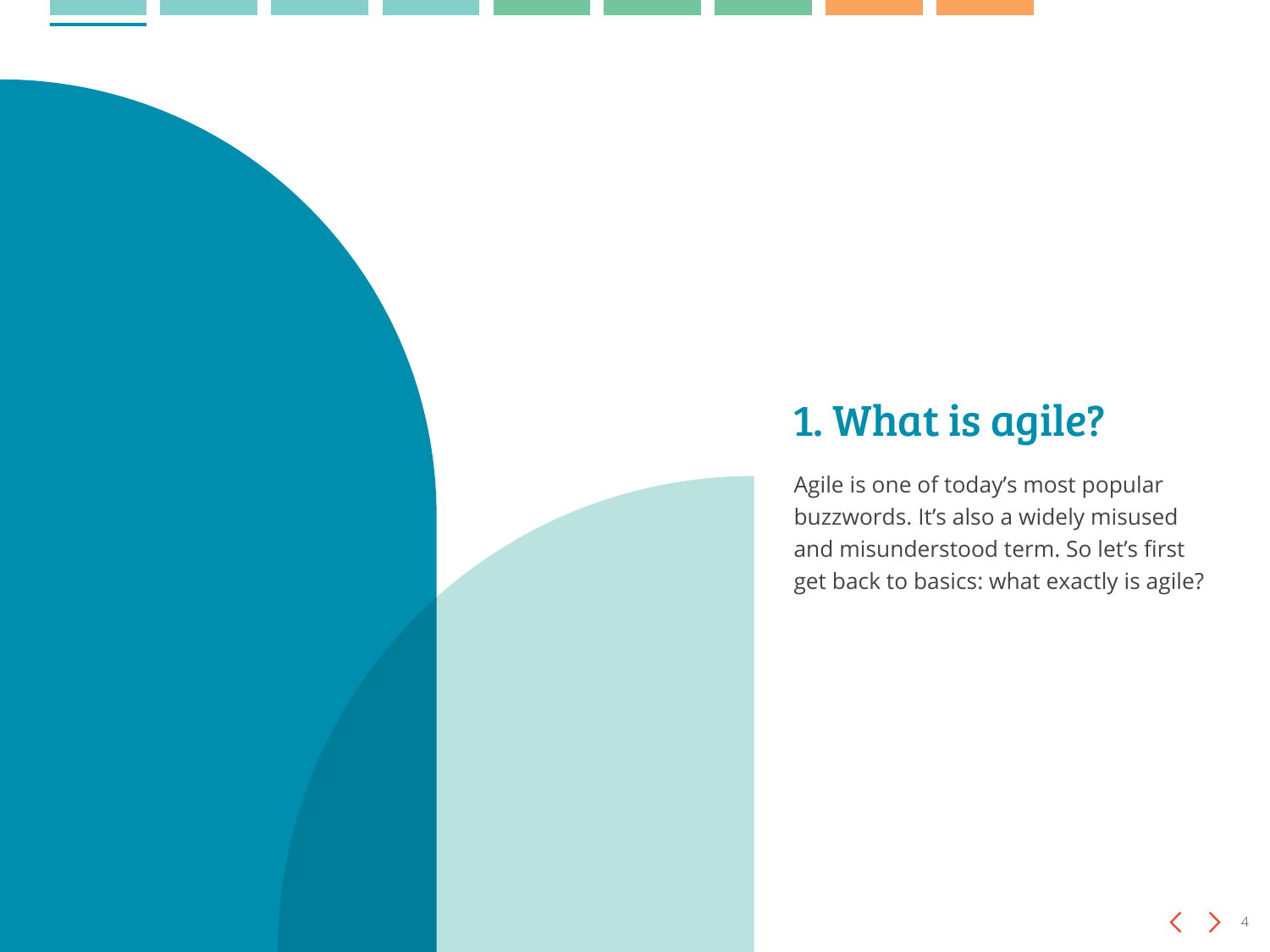### The birth of agile

In 2001, the software branch introduces the [Agile](http://agilemanifesto.org/)  [Manifesto for Software](http://agilemanifesto.org/)  [Development](http://agilemanifesto.org/). The manifesto comprises 4 values:

- Individuals and interactions over processes and tools
- Working software over comprehensive documentation
- Customer collaboration over contract negotiation
- Responding to change over following a plan

The inventors of agile have turned these 4 values into [12 principles.](http://agilemanifesto.org/iso/nl/principles.html) These principles are aimed at software development. The agile mindset is however applicable to all branches.

The most important reason to introduce agile to software development was to make large organizations more flexible. For smaller organizations, it's easier to respond quickly and meet their customers' demand.

These smaller companies don't have a set organizational structure. Large companies are a lot less flexible. They often use a waterfall structure for projects: a plan or design needs to go through different departments and management layers before it can be executed. The result? An unwieldy organization.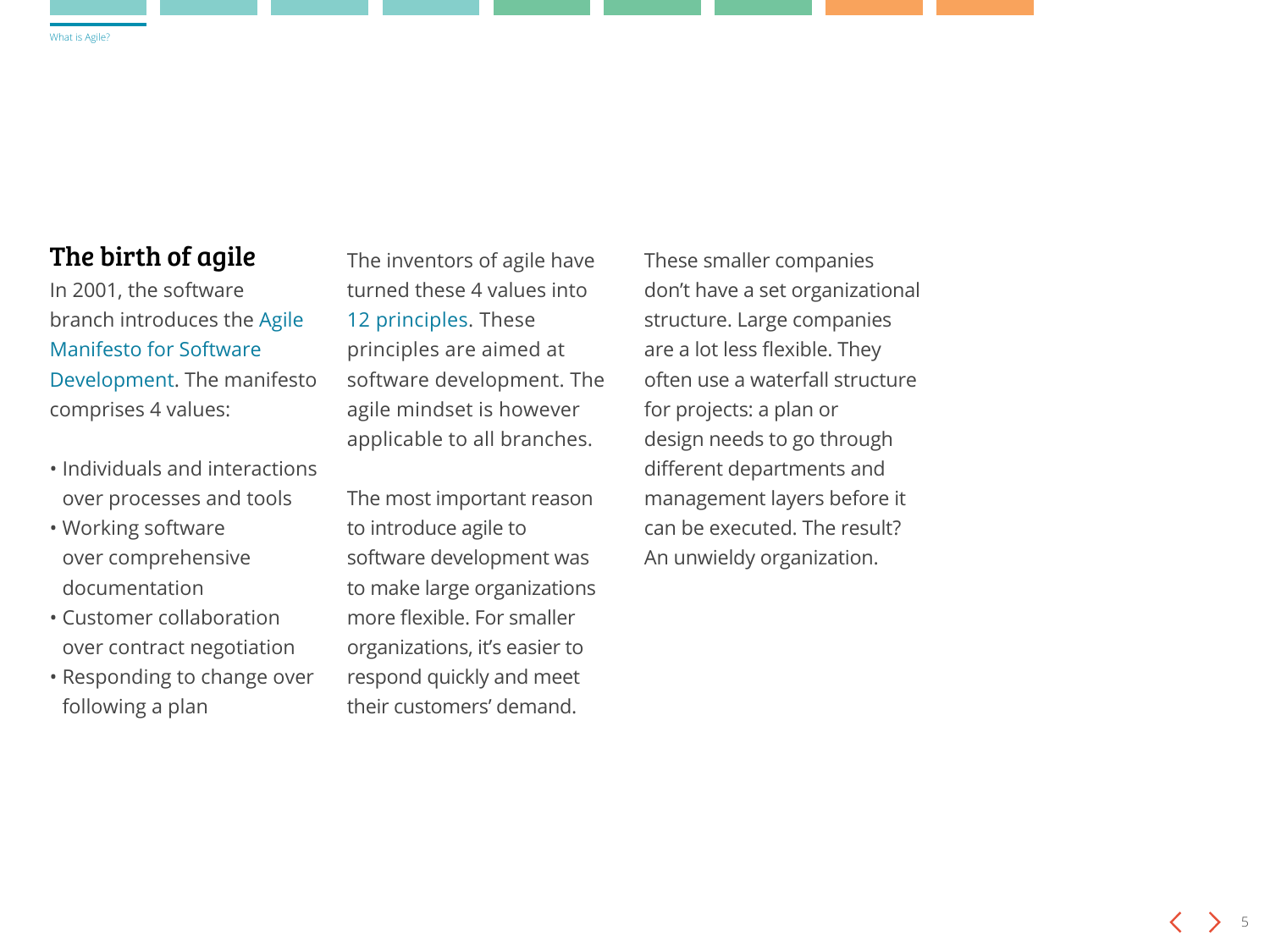### What is agile?

Agile is a mindset. The idea: if you want to survive as organization, you need to be flexible.

Let's compare this agile mindset to a jaguar. A jaguar's instinct is to survive. And to survive he needs to be dexterous and agile enough to react quickly to the movements of his prey. For organizations, it's just as important to be dexterous, especially now technologies follow each other in rapid succession.

Your organization needs to be flexible enough to quickly respond to new technologies and the ever-changing demand of the customer.

An infamous example is Kodak. The company was very successful for a long time as producer of analogue cameras. When photography went digital, Kodak wasn't quick enough to respond. After some failed attempts, Kodak filed for bankruptcy in 2012.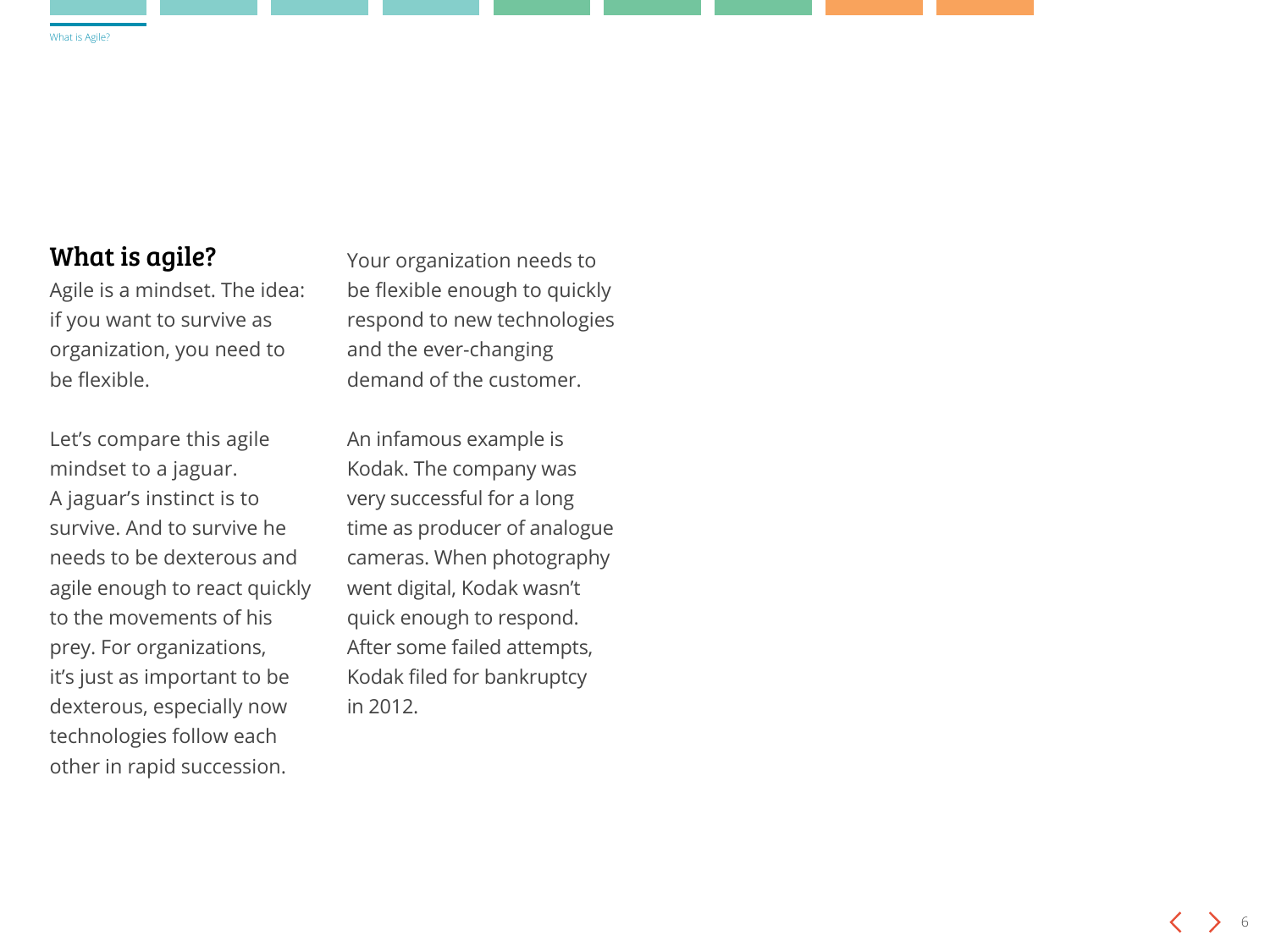"With an agile mindset, you assume that your plans are going to change."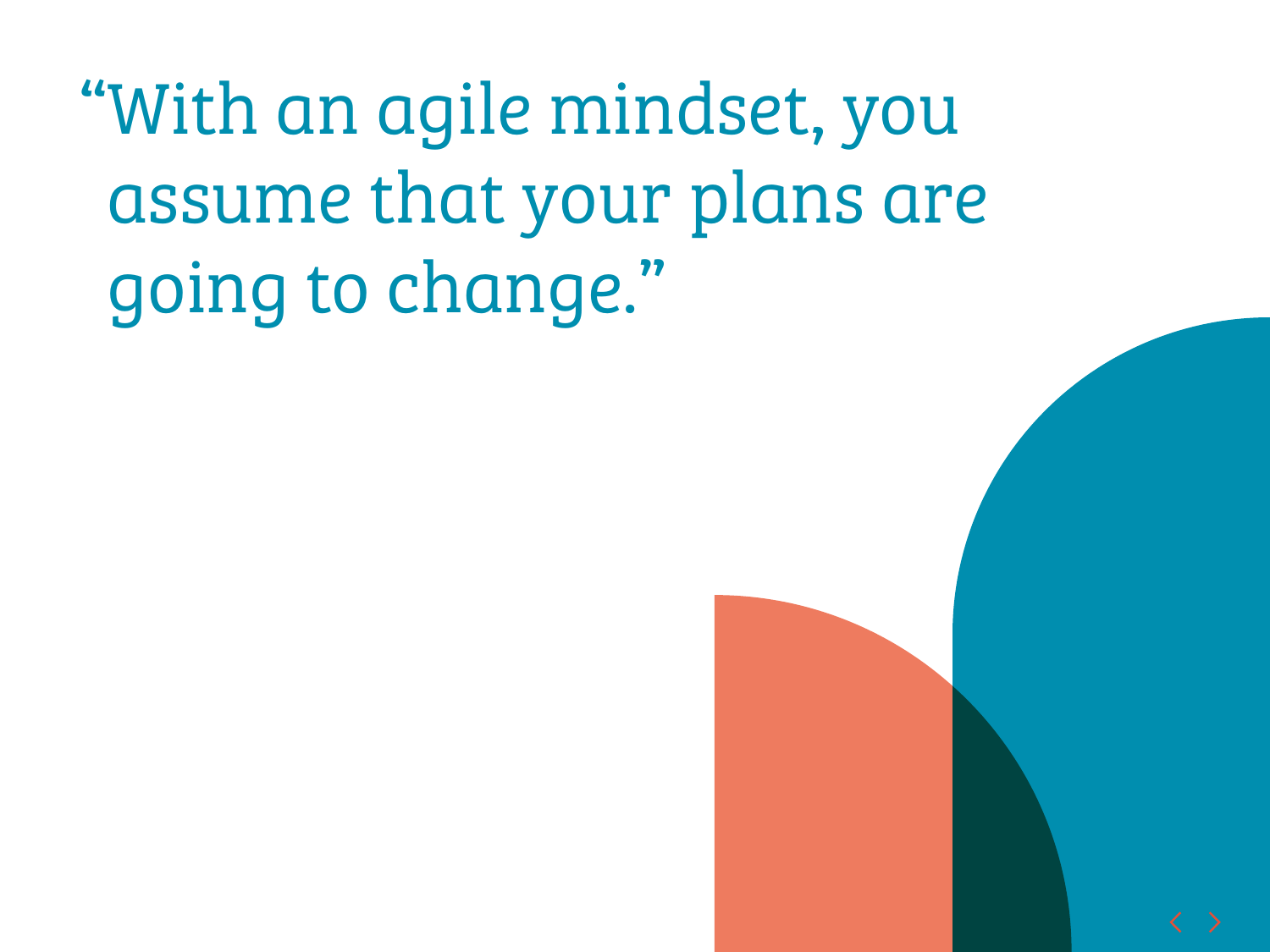### The gains: bring back fast responses and flexibility

An agile mindset brings back flexibility and shorter response times to your organization. When you work agile, you strive for the least amount of bureaucracy possible. Agile requires a different type of employee as well. In an agile working environment, you want employees to share knowledge, act on creative

ideas and come up with solutions. The initiative is not with the manager, but with the professionals.

#### How does agile work?

There is no manual you can follow to start working agile. It requires a cultural shift within the organization. The most important shift is that your organization starts embracing change. In the traditional work model, you try to keep

changes to a minimum: you create a plan and try to keep to it as much as possible.

With an agile mindset, you assume your plans are going to change. You're not going to follow the same plan for two years. You have a clear goal in mind, but you can change course. Agile working means continuous improvements. Your work is never done.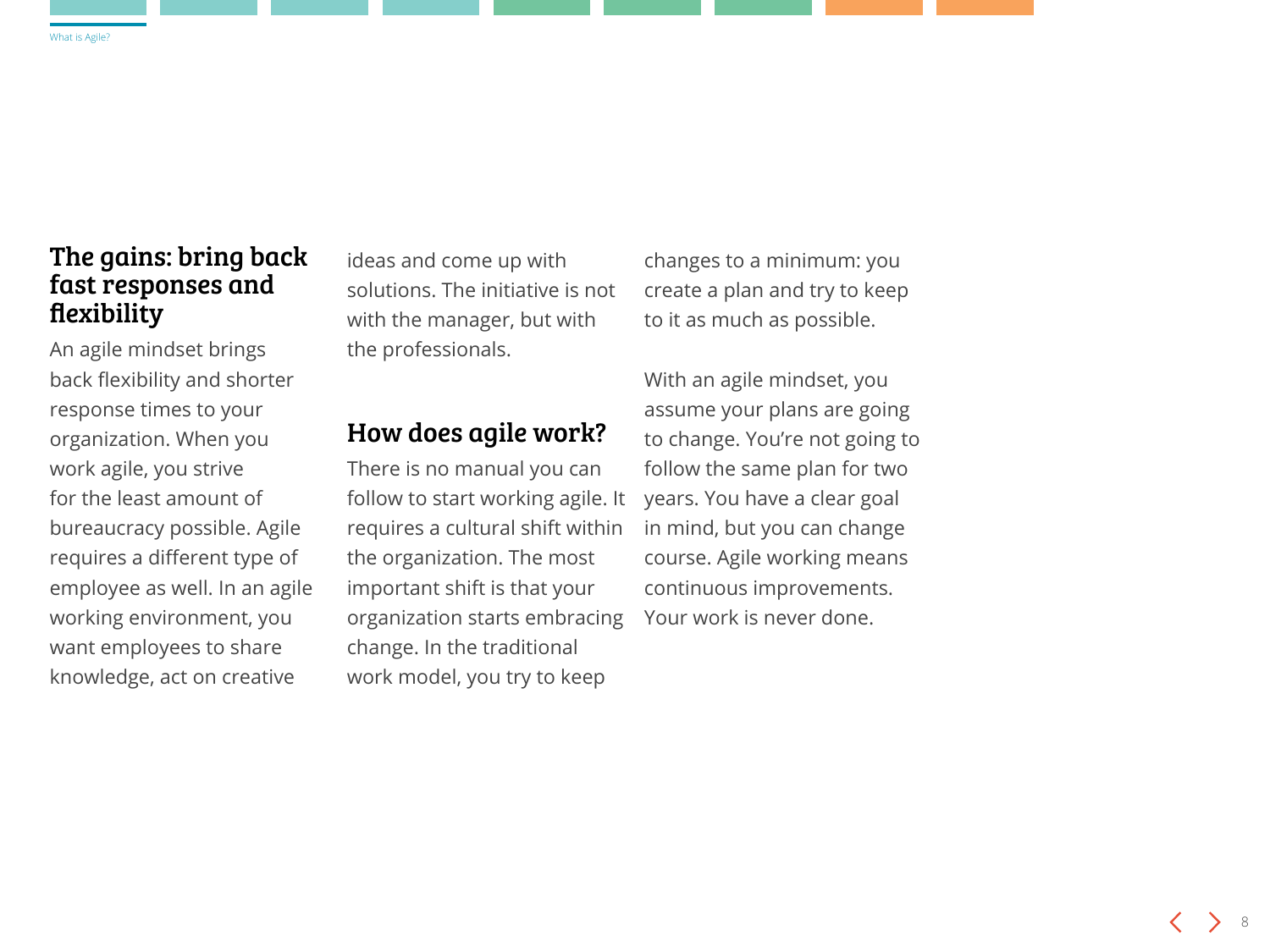### <span id="page-8-0"></span>2. What is Scrum?

One of the most popular agile frameworks is Scrum. But what is it? And how does Scrum relate to agile?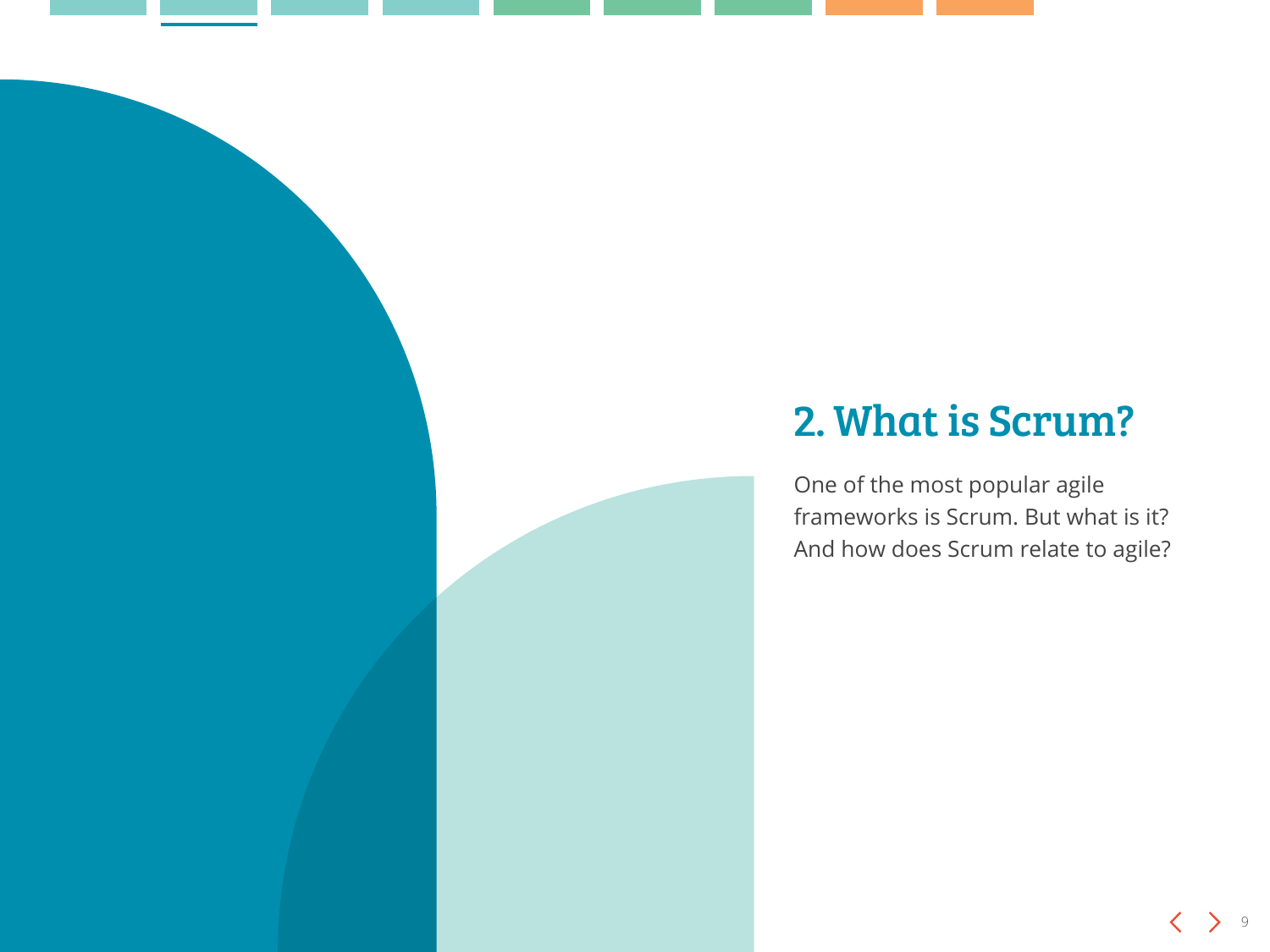#### The birth of Scrum

It all starts in 1986. Ikujiro Nonaka and Hirotaka Takeuchi publish their ['The New](https://hbr.org/1986/01/the-new-new-product-development-game)  [New Product Development](https://hbr.org/1986/01/the-new-new-product-development-game)  [Game'](https://hbr.org/1986/01/the-new-new-product-development-game) article in the Harvard Business Review. In this article, they conclude that historically, projects in small, multidisciplinary teams book the best results.

**Scrum** 

With this conclusion in mind, Jeff Sutherland and Ken Schwaber created a development method for the software branch in 1996. Scrum was born.

#### What is Scrum?

Scrum is a cost-free framework for software development. The framework makes it easier for organizations to develop and maintain products in complex, dynamic environments. Scrum is an answer to the rapidly developing technology industry and the fast-changing demands of customers. The framework has an empirical starting point: you learn by doing and use your findings to determine your next step.

### How does Scrum work?

Scrum works for small selfmanaging teams of 3 to 9 people. A Scrum team works according to a step-by-step method. The team delivers a new or improved product, or a new or improved functionality, within a set period of time (two weeks, for example). These short 'sprints' force you to constantly work with realistic deadlines.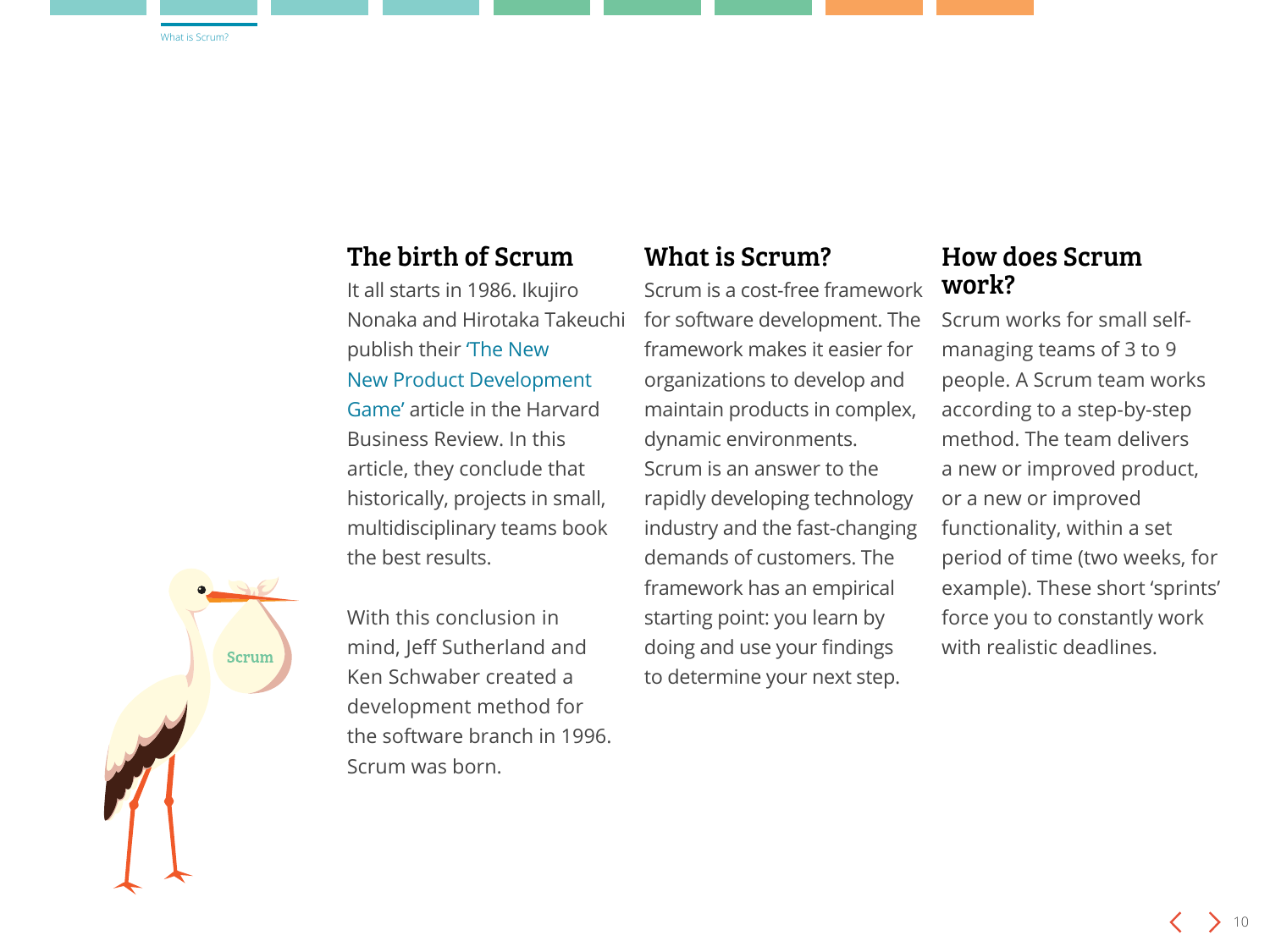### The gains: transparency, inspection and adaptation

What's to gain from dividing your work into sprints? You plan your work more realistically. You know what you need to do and how much time you have for it. This makes for a more predictable planning of your work.

Risks are also more manageable when you use these shorter periods. You're not going to make a longterm plan with an extensive risk analysis. With each step the team takes, they show the organization what hurdles they needed to overcome, which scenarios the team can follow and what their impact is. Based on this information, the organization can adjust the course of the team when needed.

The short sprints also ensure that it's transparent what the team makes. At the end of the sprint you show your customer what you've made. The advantage of

transparency? The customer gives regular feedback the team can take with them in the next sprint. This ensures that the product you make is something the customer is really happy about.

### Want to get started with Scrum?

Just follow the rules in the **[Scrum guide](http://www.scrumguides.org/docs/scrumguide/v2016/2016-Scrum-Guide-US.pdf)** and get started. Get some experience and discover how Scrum works in your organization.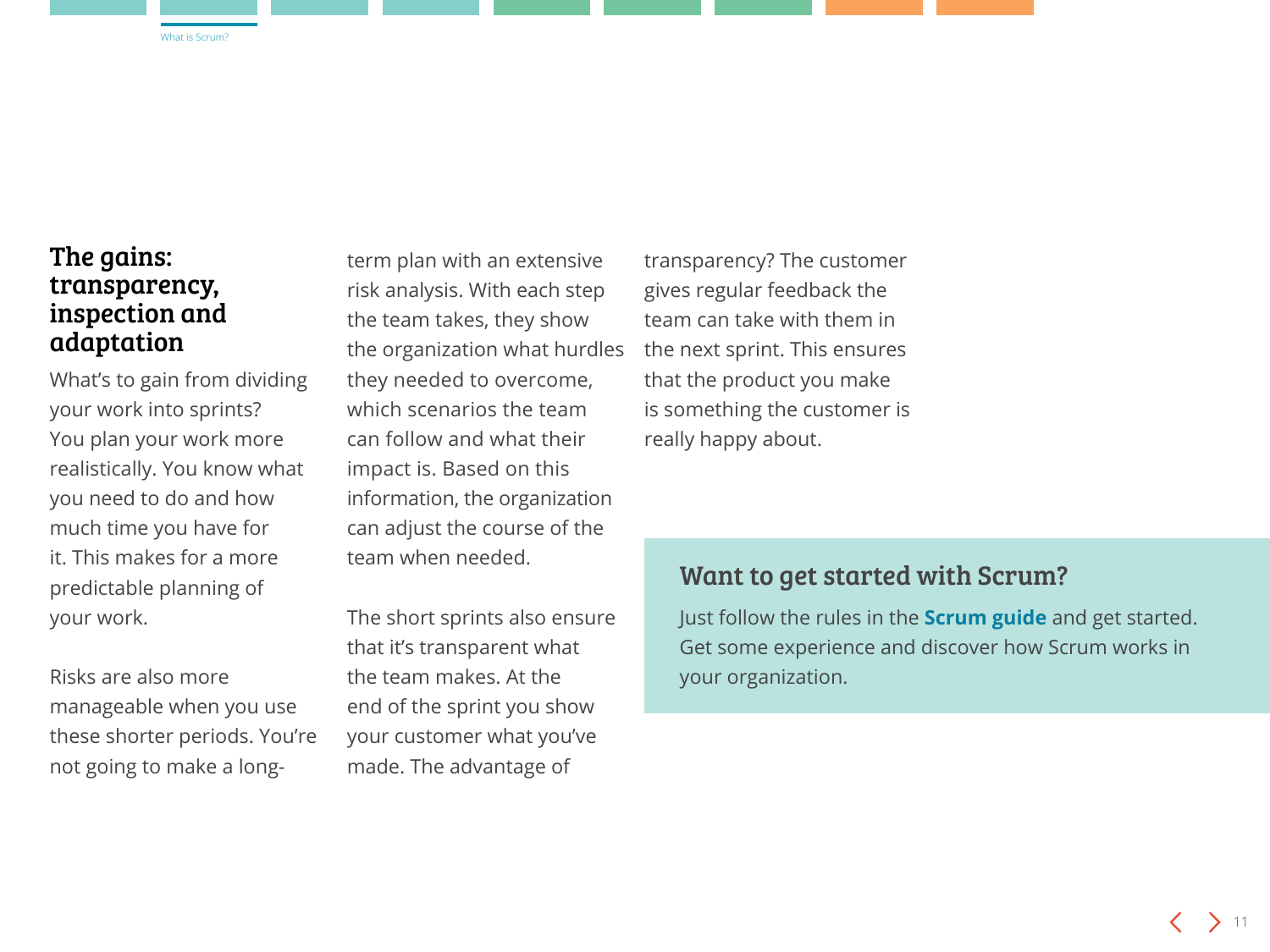### <span id="page-11-0"></span>3. What is Agile Service Management?

So, now you know what agile is. But the next question arises: what is Agile Service Management? The answer is surprisingly simple.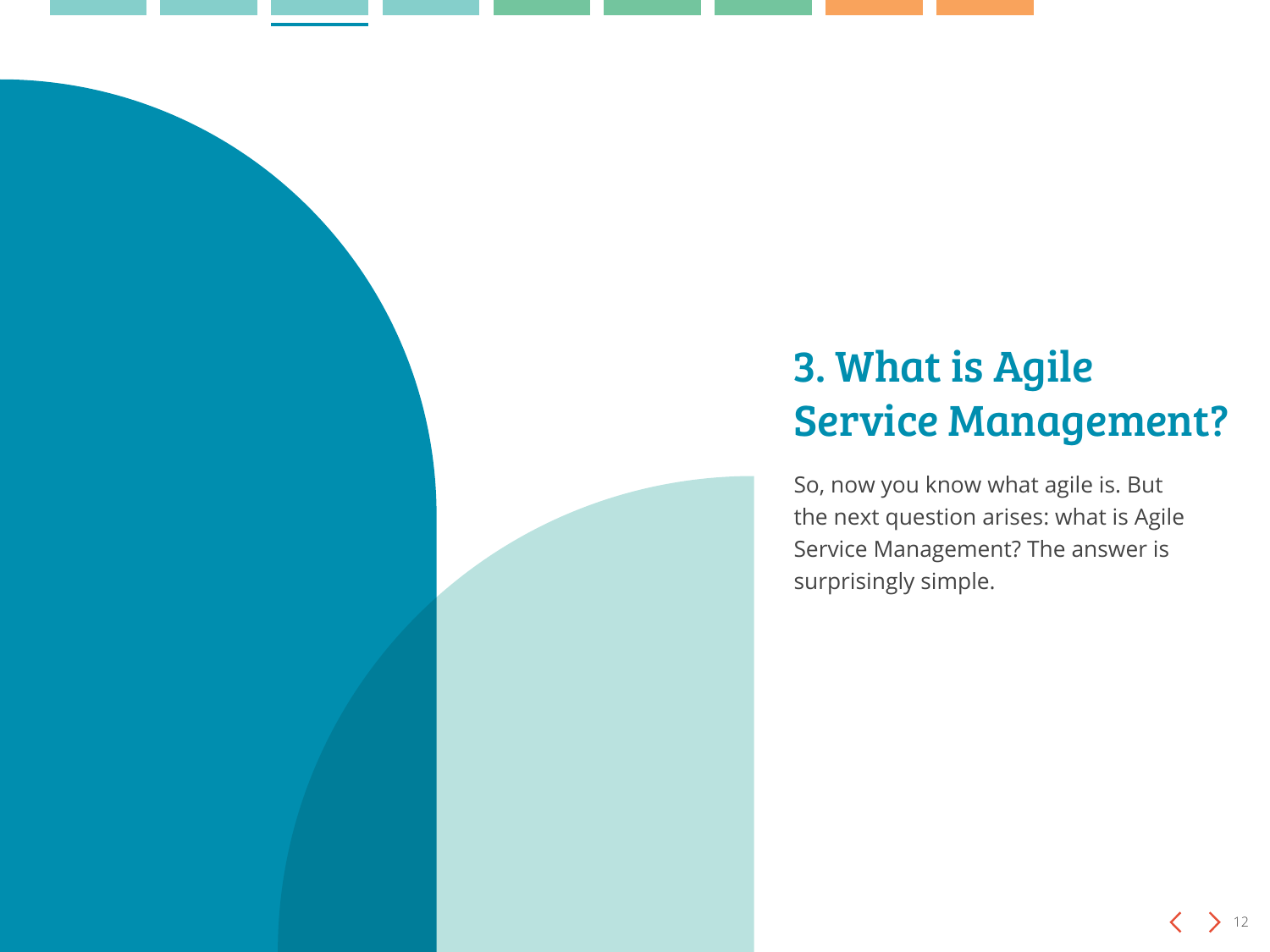Simply put? Agile management is applying the agile mindset to IT Service Management. Nothing more, nothing less.

In [Chapter 1,](#page-3-0) I explained what agile is and which principles are at the

base of the mindset. The 4 values of agile software development just need one adjustment to apply to IT Service Management:

- Individuals and interactions over processes and tools.
- Working software services over comprehensive documentation.
- Customer collaboration over contract negotiation.
- Responding to change over following a plan.

The idea is that you keep to these principles when designing and

delivering services. Sounds straightforward. And in a sense, it is. But how do you apply this in practice? And how do these agile principles relate to the framework that has been a golden standard at IT departments for decades: ITIL?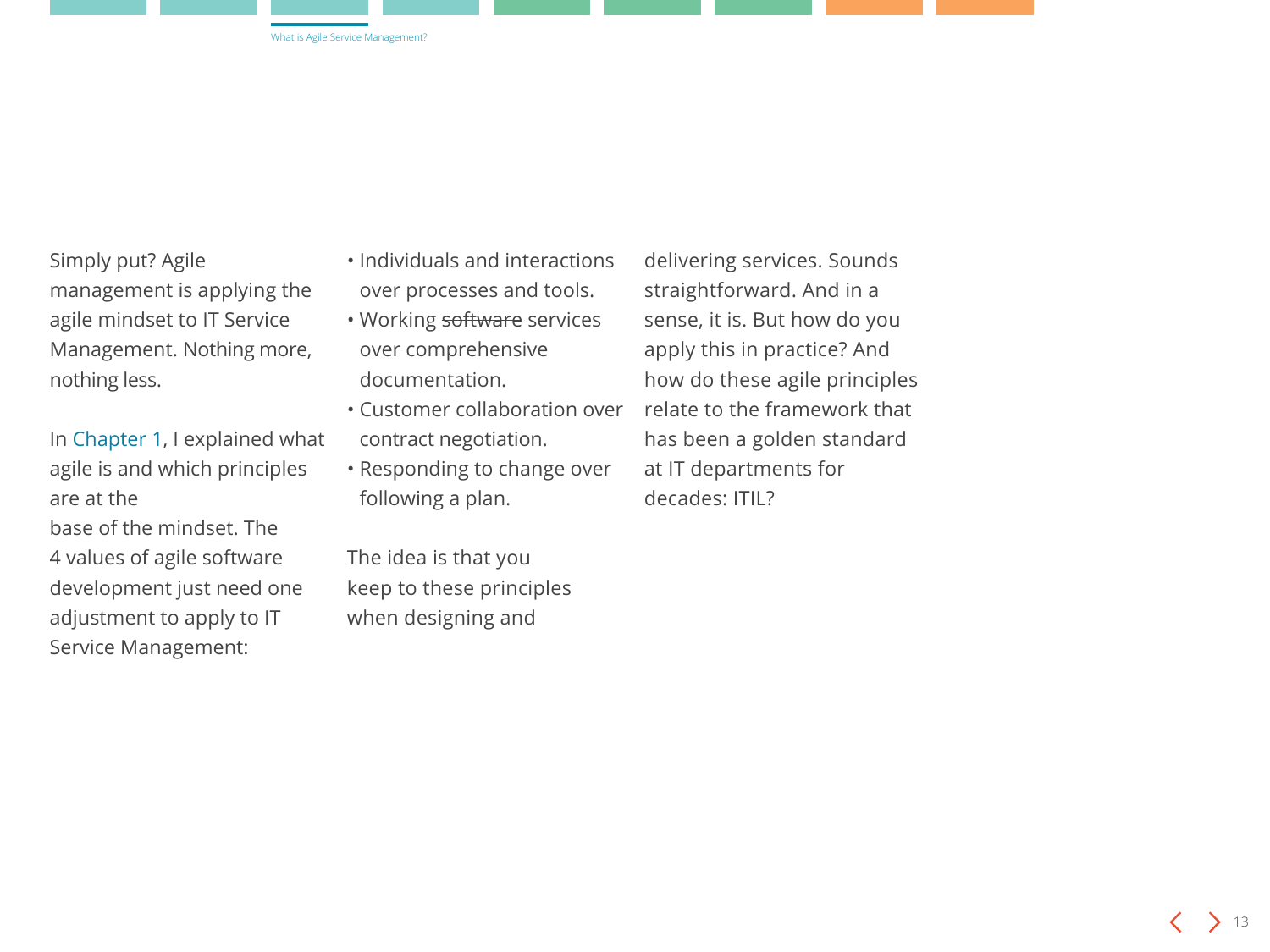### <span id="page-13-0"></span>4. Agile Service Management vs. ITIL

IT is falling deeply in love with agile. But is it possible to have a happy marriage between Agile Service Management and watertight ITIL?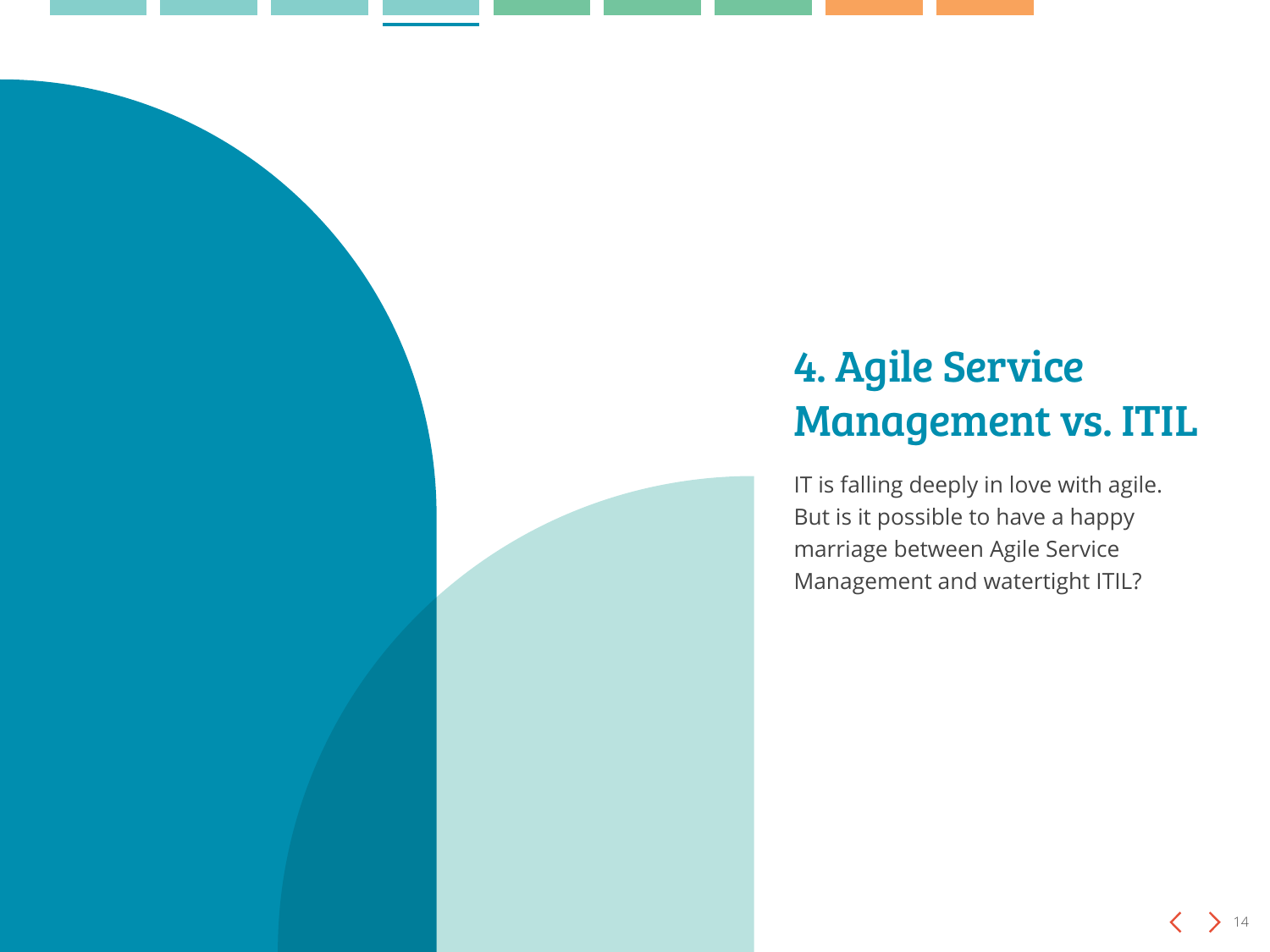Is it possible to pair Agile Service Management and ITIL? When we compare the 4 basic values of the agile manifesto with ITIL, we'd conclude it's not possible. At first sight, ITIL seems to attach great importance to everything the agile mindset believes to be less important:

#### **Individuals and interactions over processes and tools.**

ITIL implementations at organizations mostly focus on process descriptions and systems. The goal is to get a steady quality of services. It shouldn't matter who supplies the service.

**Working services over comprehensive documentation.** ITIL often goes hand in hand with extensive process documentation. It took 5 books with a total of 1,300 pages to explain the 26 ITILv3 processes.

**Customer collaboration over contract negotiation**. Laying down contractual agreements and meeting them is an important part of ITIL Service Level Management. Making SLAs is one of the main goals for many organizations and it's often the most important

criterion for managers or customers to judge the IT organization.

### **Responding to change over**

**following a plan.** ITIL is about predictable processes. The idea: if you think out all the steps in advance and execute them accordingly, you'll always have the desired outcome. In many cases, the change management process is watertight and there's no way to deviate from the original plan.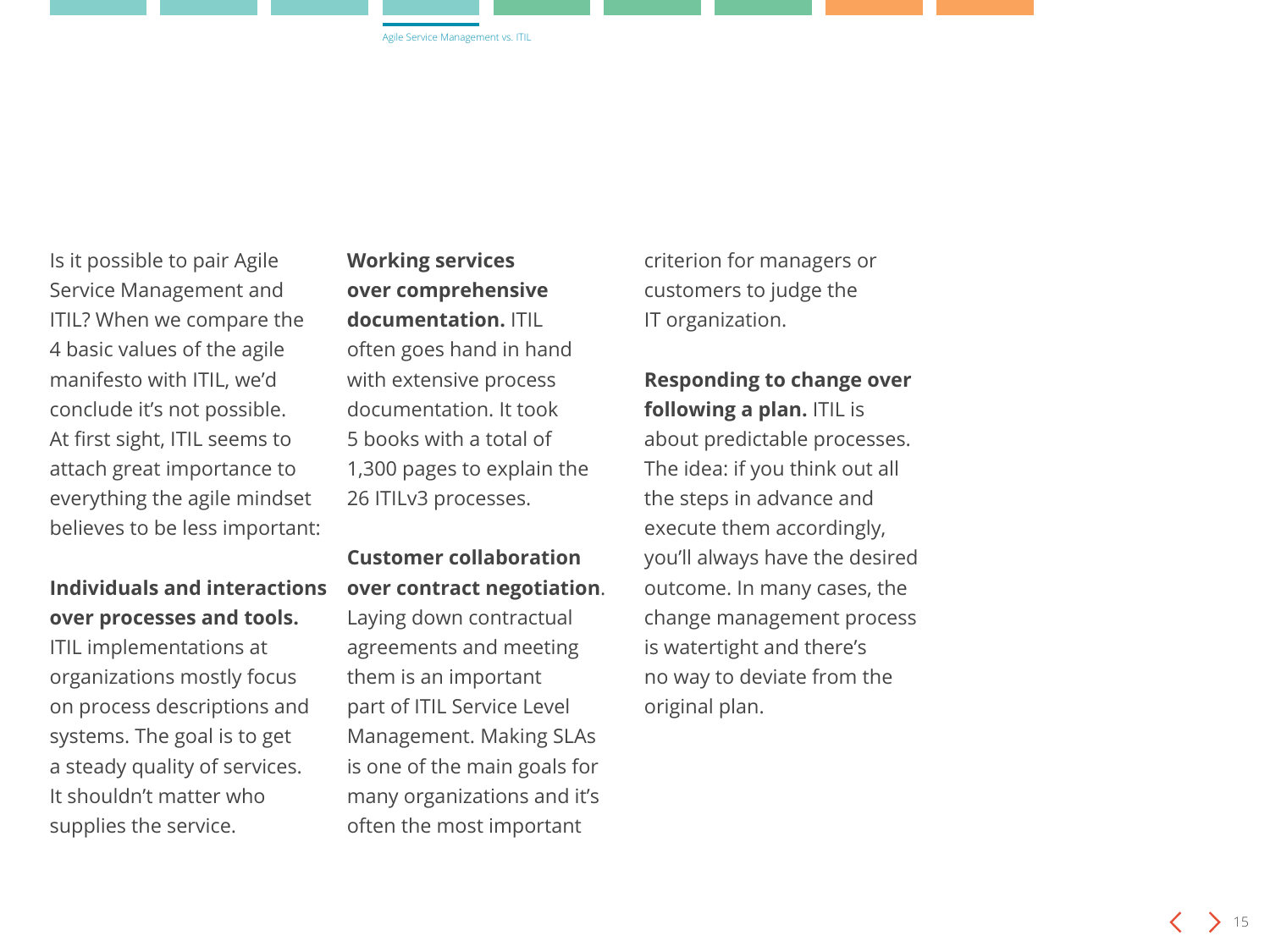"Agile is about responding to change. ITIL about predictable processes."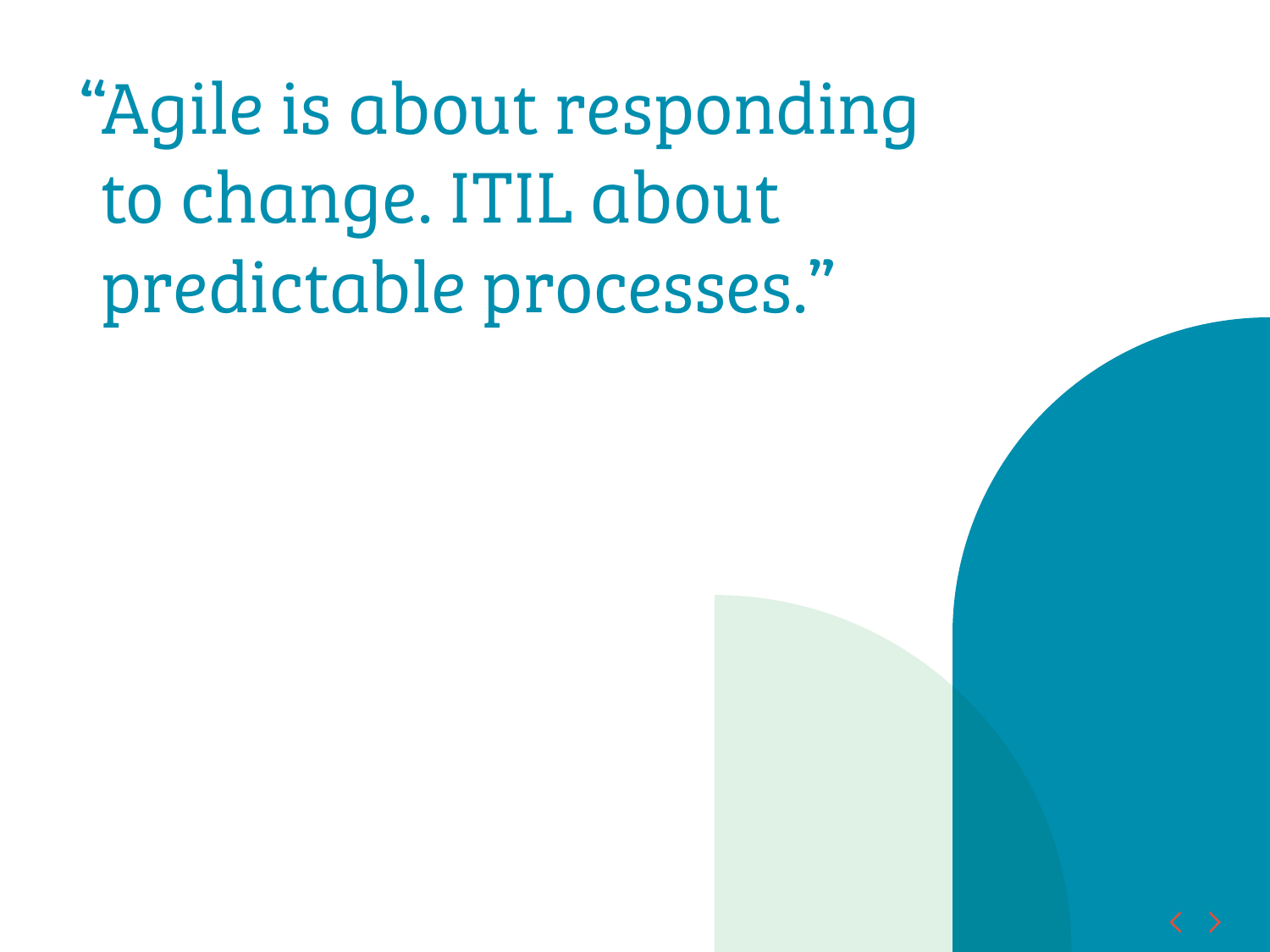### Framework vs. Philosophy

So, agile and ITIL, not exactly a match made in heaven, right? That's jumping to conclusions. They do seem quite different, but it's not hard to find a way in which they complement each other.

Agile is a philosophy. A set of guidelines for your work. Agile principles help you make decisions in your everyday work, but they don't tell you how to complete specific tasks.

ITIL is a framework. A collection of procedures that work in practice. As opposed to agile, ITIL does describe how to do your work — in detail.

### Being agile with ITIL

It's not that difficult to approach ITIL with an agile mindset. You can implement the ITIL process Incident Management with the agile mindset, for example. This means you pick the best option for your organization for each part of the setup.

The weird thing is that ITIL is quite suitable for an adjusted implementation. ITIL does have a reputation for being rigid and unnecessary complex, but that was never the starting point. The starting point wasn't that organizations would implement each aspect of ITIL to the letter. The message of ITIL was always: make sure to apply this way of working to suit your own organization. And your way of implementing ITIL could very well be agile.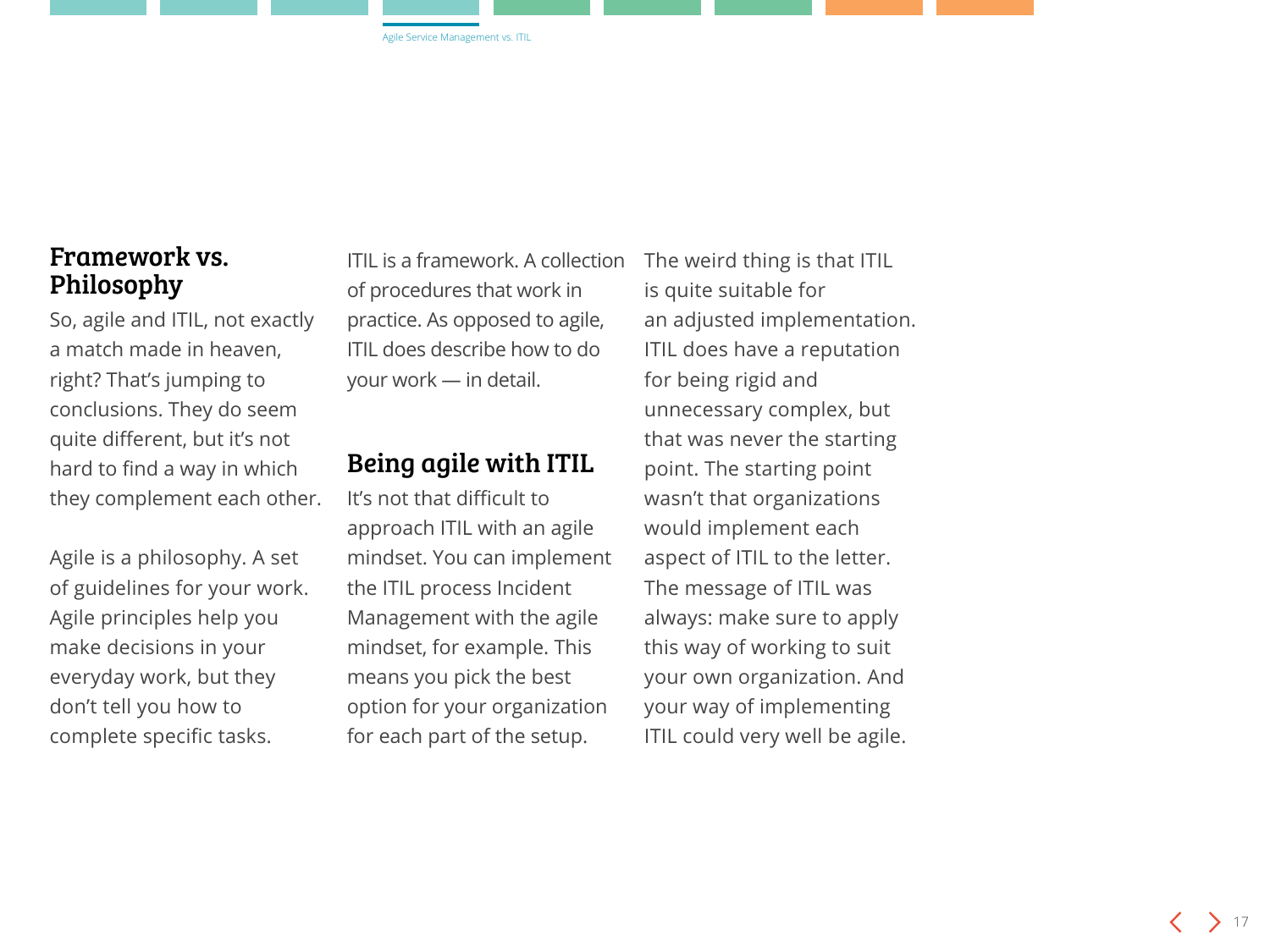### <span id="page-17-0"></span>5. Agile Service Management in practice?

It turns out agile and Service Management go together quite nicely. But how? How do you translate the agile philosophy to actual changes in your work? Here are 6 examples.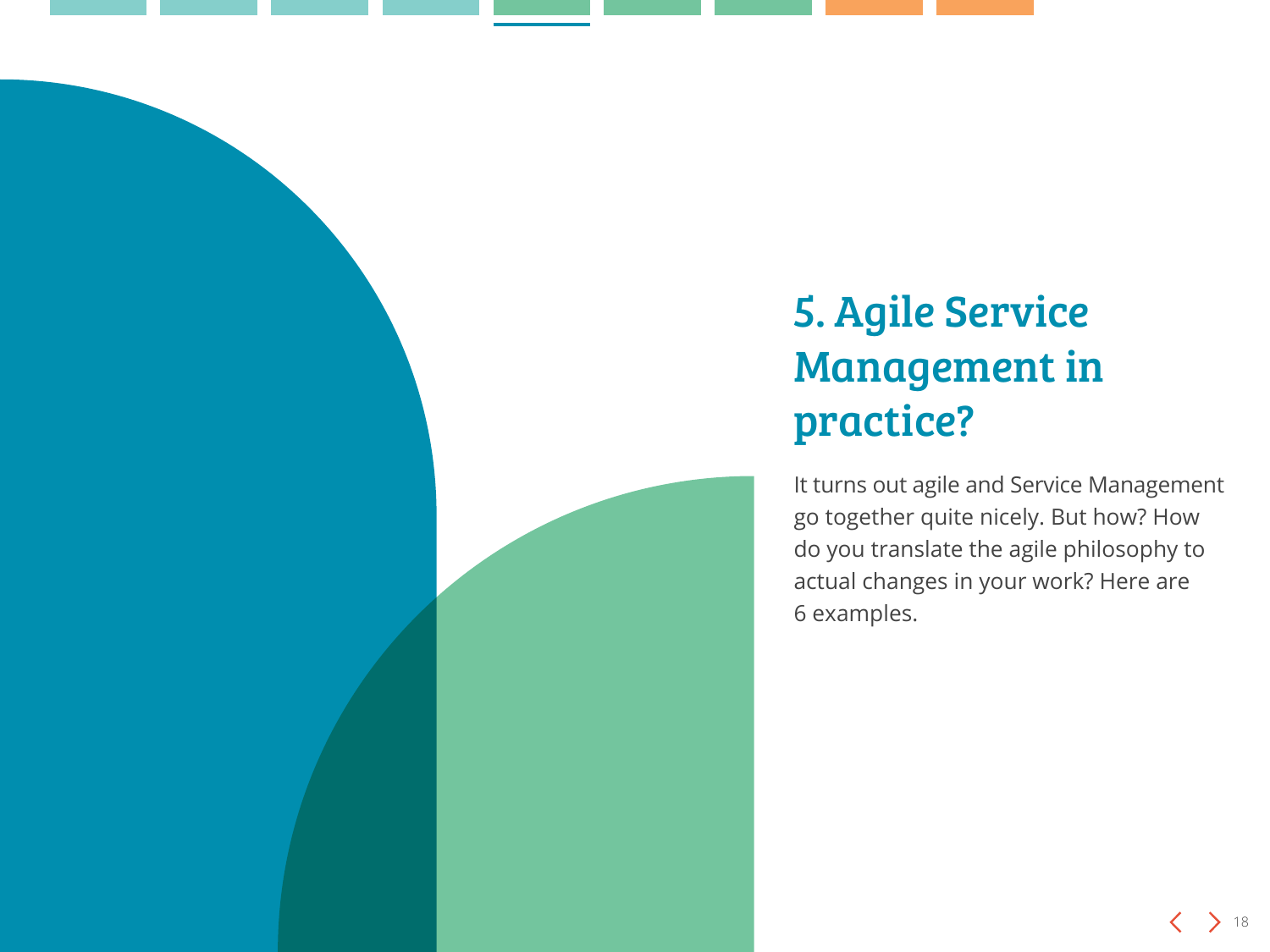There is of course much to learn from other organizations. According to the Agile Service Management principles by [Dolf van der Haven](https://www.linkedin.com/pulse/agile-mind-set-its-application-service-management-dolf-van-der-haven/), I'll give you 6 practical examples on how to make your Service Management more agile.



### **<sup>1</sup>** Make sure everything you do adds value for the customer

IT departments too often put a lot of work into things that have little value for their customers. I recently visited an organization where the IT department had written an extensive manual for a new smartphone they offered. Sounds useful, but most of this information was already available on the internet. And the next OS update is going to make their manual outdated.

A more agile way of documenting is to keep the information in your manual limited to what is strictly necessary and first give these instructions to a small test group. Only describe company-specific information, like how to synchronize your work email with the new smartphone. Do you receive questions from your test group? Update the documentation before you officially start supplying the smartphone.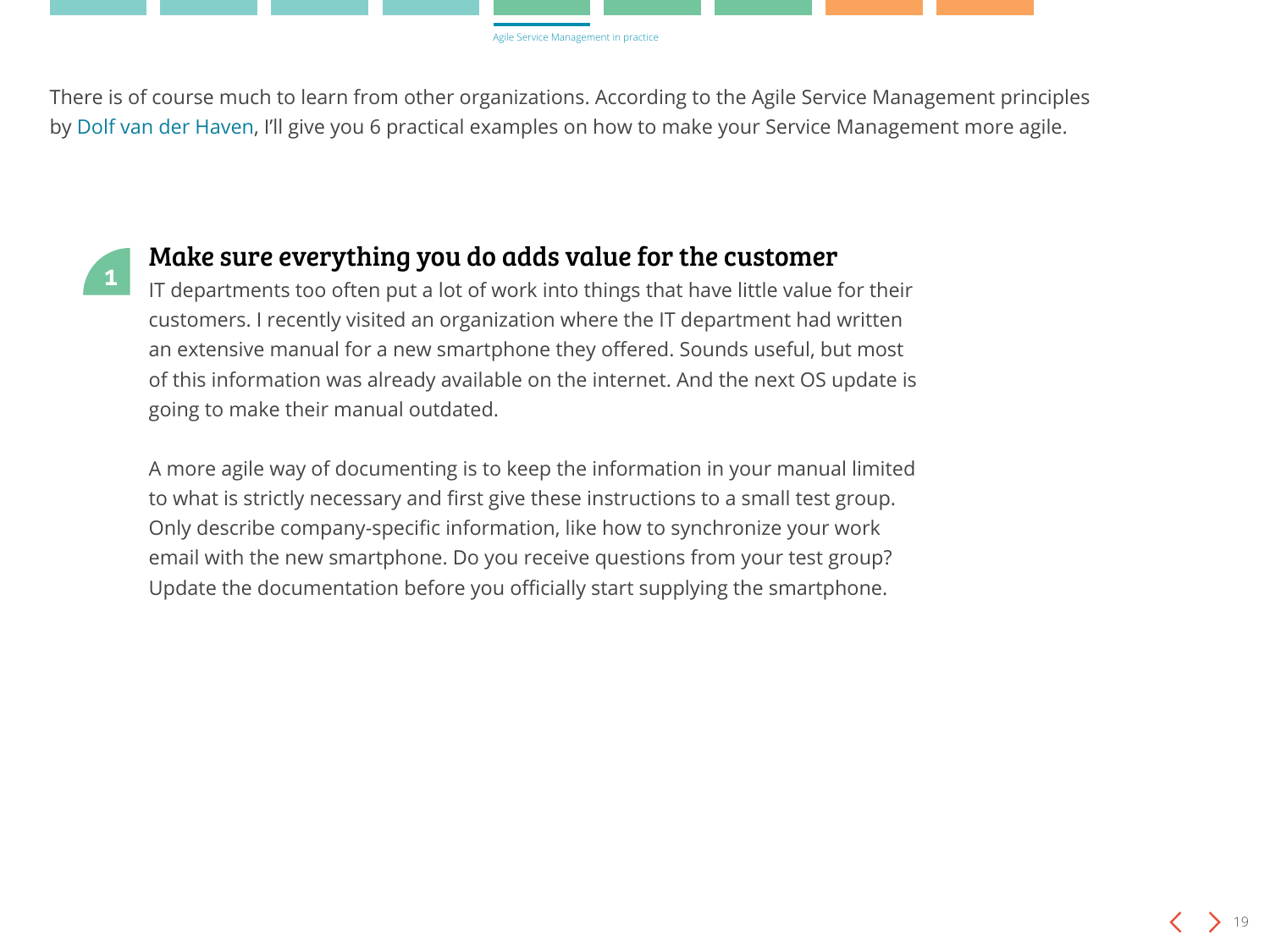

### Always work closely with your customers

When designing services or processes, service organizations make a lot of assumptions about the needs of their customers. An example: for years, a facilities organization encouraged their customers to log a call when something was wrong in the office building. They recently discovered their customers found it quite annoying to receive five to six status update emails after they logged a call. That was the reason many customers decided to stop logging calls altogether.

In Agile Service Management, you involve your customers often and as soon as possible with everything you do. This way, you avoid working based on assumptions. The organization from the example has come up with a solution together with their customers. When customers log a call, they can tick a box saying they want to receive status updates. One question and a single checkbox could have spared five years of frustration.

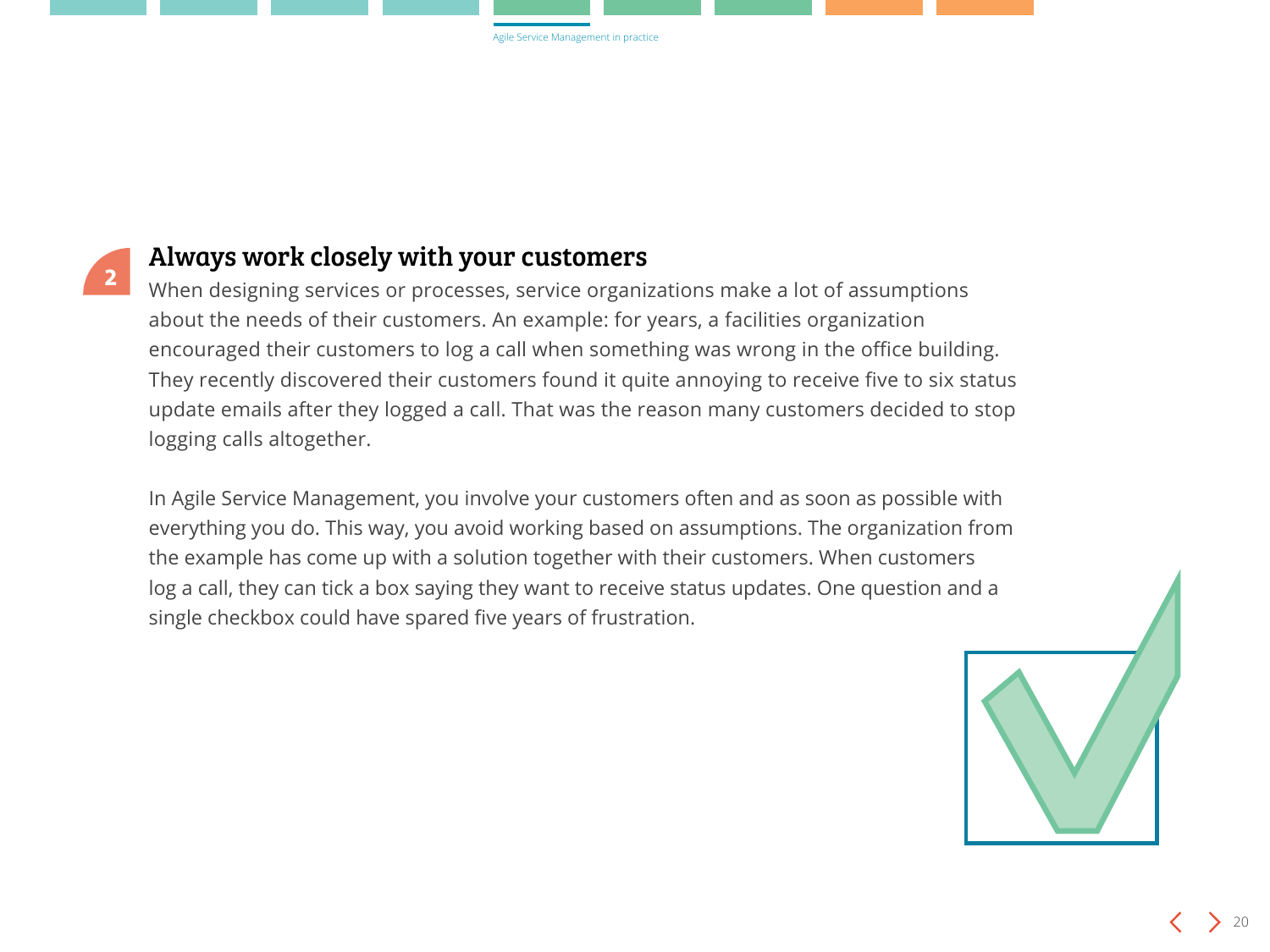

### The right people in the right place

Many IT organizations lean heavily on processes. The goal of working with processes is to guarantee a consistent quality of services, no matter who supplies the service. Sounds good in theory. In practice, it does matter who supplies the service. An unmotivated service desk employee probably leaves a less positive impression on the customer than a happy, motivated employee. You can't cover this difference with a process.

An important part of the agile mindset is having enough time and attention for your team members. Your team only functions well with people who are good at the work they do, and when the work they do makes them happy. Is a team member no longer motivated? Talk to him or her. Maybe they're happier in a different role.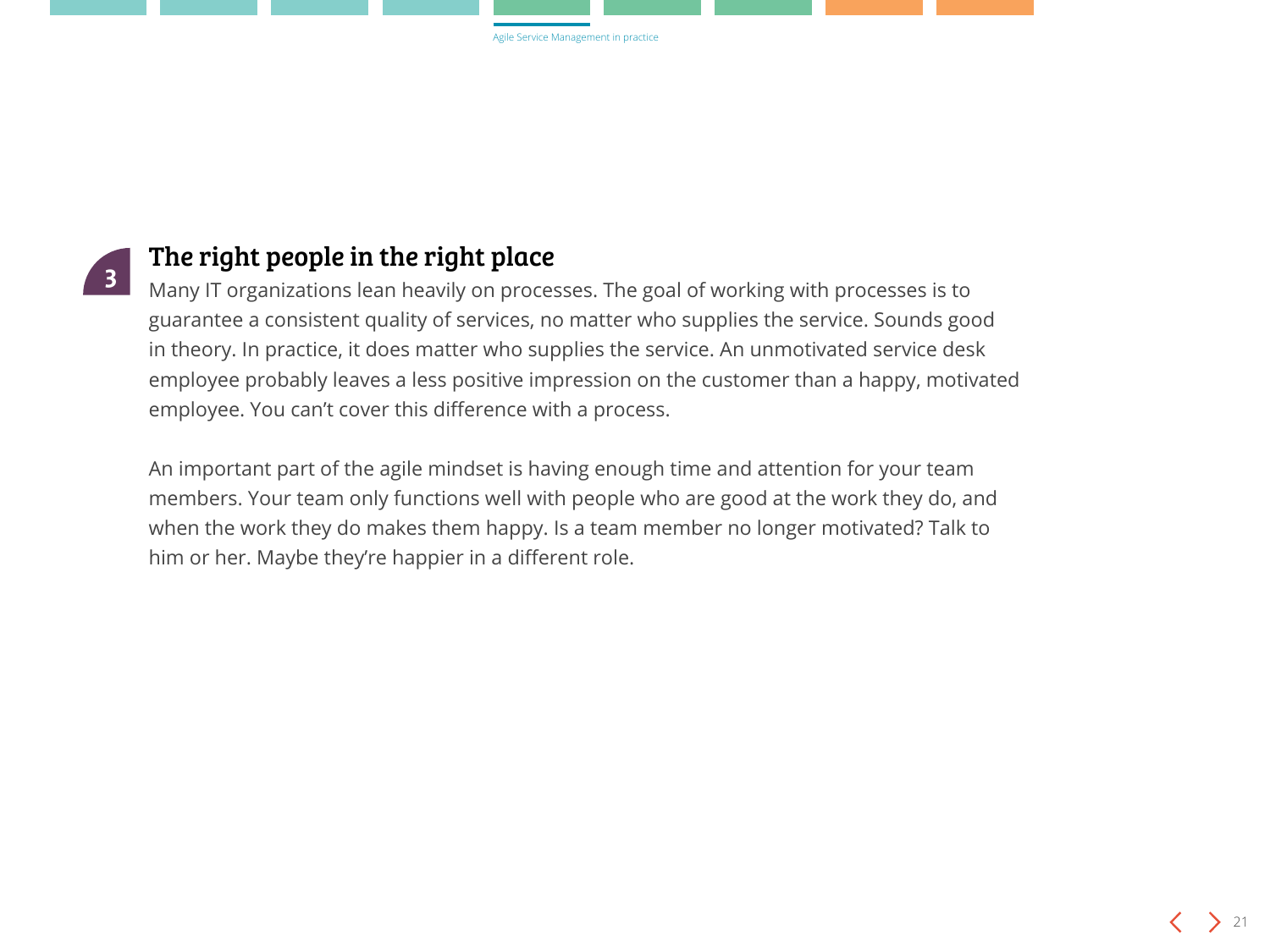

### Make your processes as flexible as possible

ITIL processes are usually not flexible. Take change management. A Request for Change needs to go through a set number of predefined steps. The only choice you have in the process is approve or decline. There is no room to change plans. If you want to change them, you need to stop the process, make a new plan and get approval.

Make sure that the processes you design are flexible enough to deal with ever-changing demands. This however doesn't mean you need to implement every single change during the process. It does mean that you leave room for your team to deal with the processes as they see fit.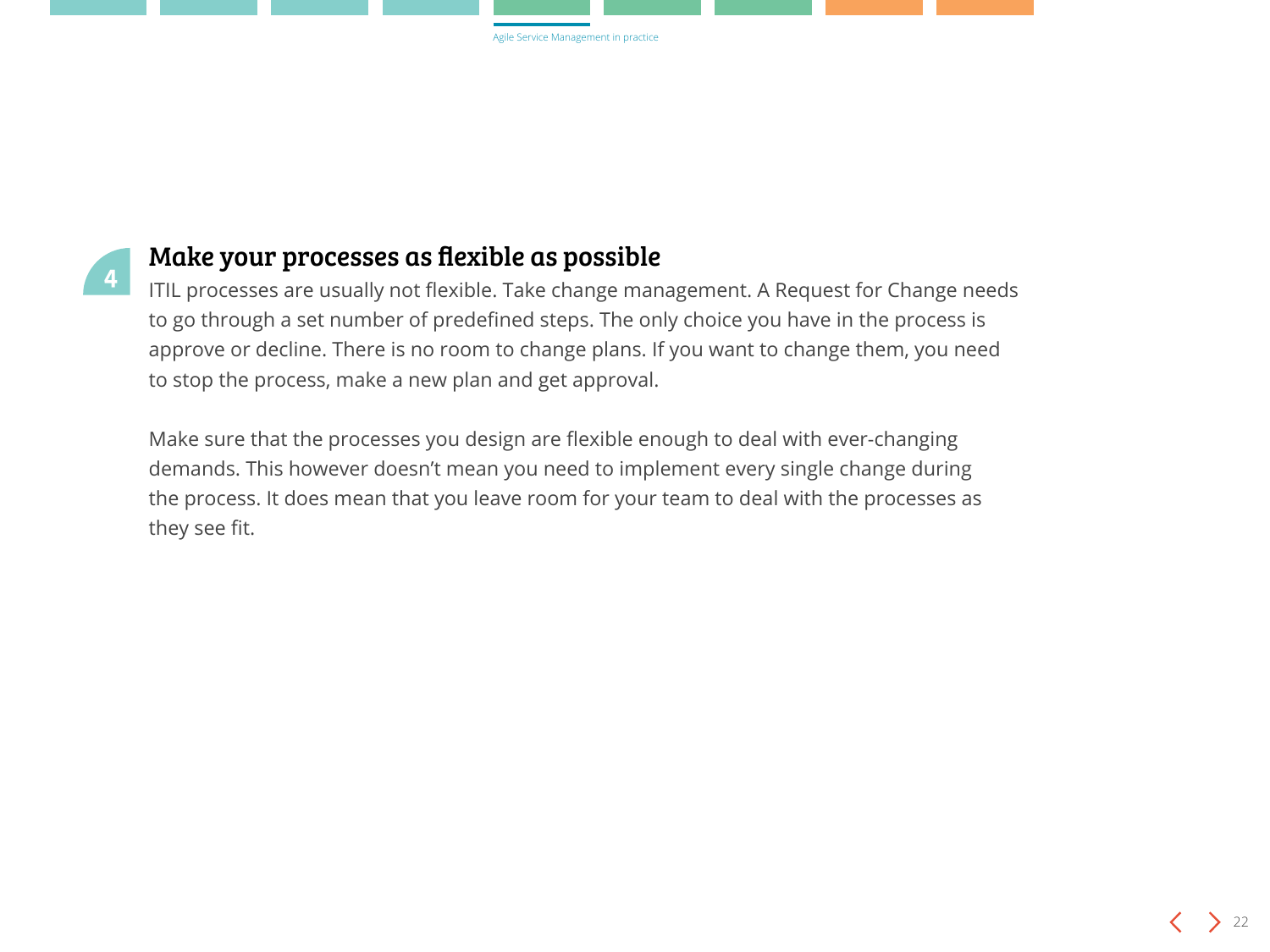

### Design, implement and improve your services step by step

New software or services implementations can take up months, years even. When the implementation is finally done, you've gained so many new insights you probably want to change everything. But by that time there's no more budget left, the project team members have moved on and it's up to the application manager to process all the feedback on her or his own.

Delivering new services in an agile way means you deliver something workable as soon as possible, collect feedback, and use this feedback to improve the product. At TOPdesk we do software implementations step by step. We first set up a basic version of the Incident Management process, and as soon as it's operational, we go live. The process isn't perfect, but we're okay with that. While we continue working on the next process, we receive feedback to improve Incident Management.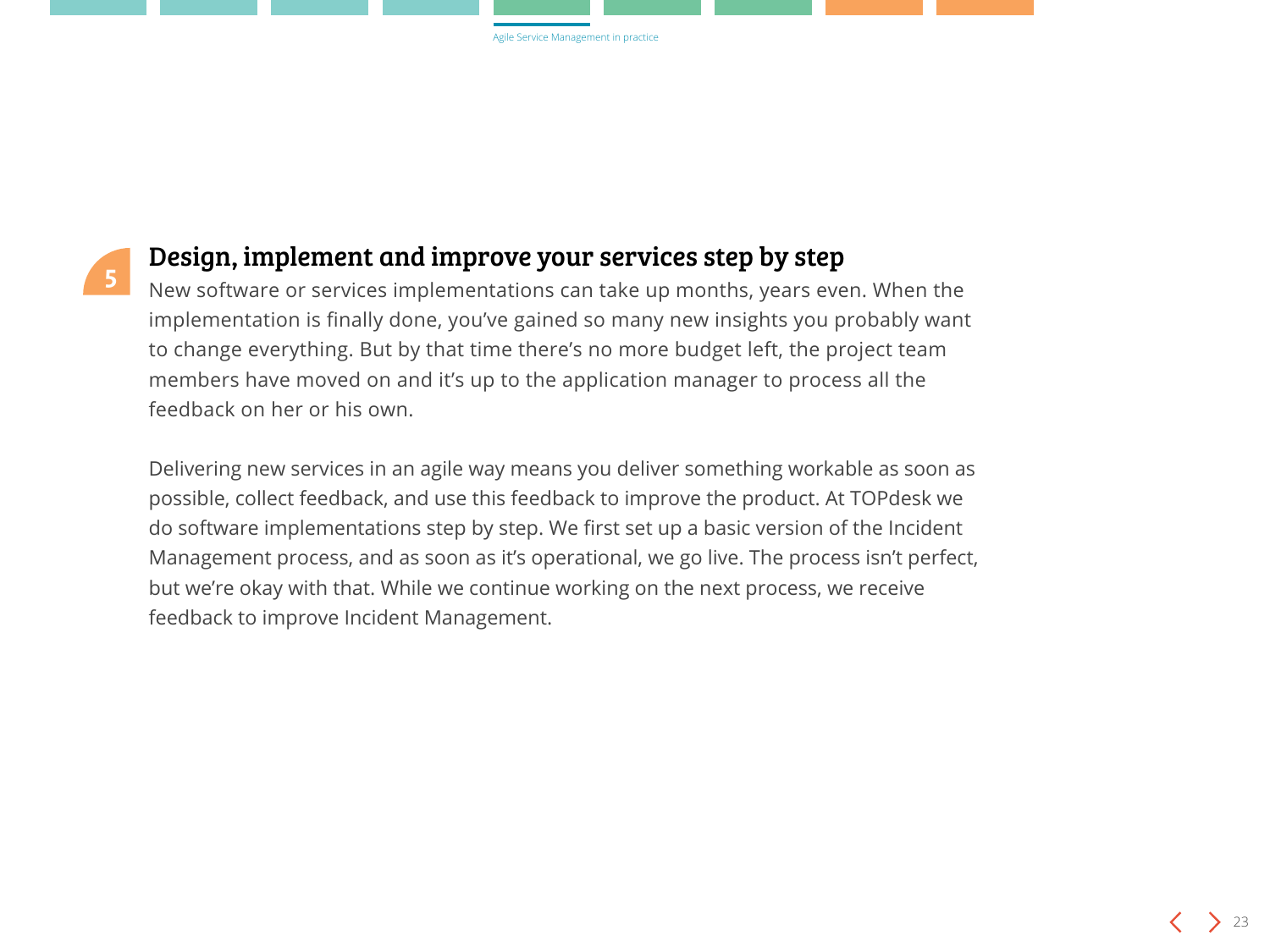

### Keep your services and operations straightforward

Request processes often contain a lot of unnecessary management authorizations. The IT department assumes that management wants control over every individual request. Or the IT department doesn't carry any responsibility. This makes for a process full of authorizations and a manager who gets loads of emails with authorization requests.

The process shouldn't be this cumbersome. It works better when the IT department asks the managers how much control they really want or need. They usually don't really want to receive all those emails. An alternative solution: requests don't need to be authorized, and the manager receives a monthly overview of the costs. This way, the manager still has control and an overview, but he or she doesn't have to process a lot of emails. And the employee is helped quicker.

### Tip: just get started and keep it small

I sometimes get the question: where do I need to start when I want to work more agile? To be honest, that differs per organization. Take a close look at your current services and compare this with the agile principles. Where's the friction? And what improvements are easy to implement? Start there. Make a small improvement. Ask for feedback. And move on to the next improvement.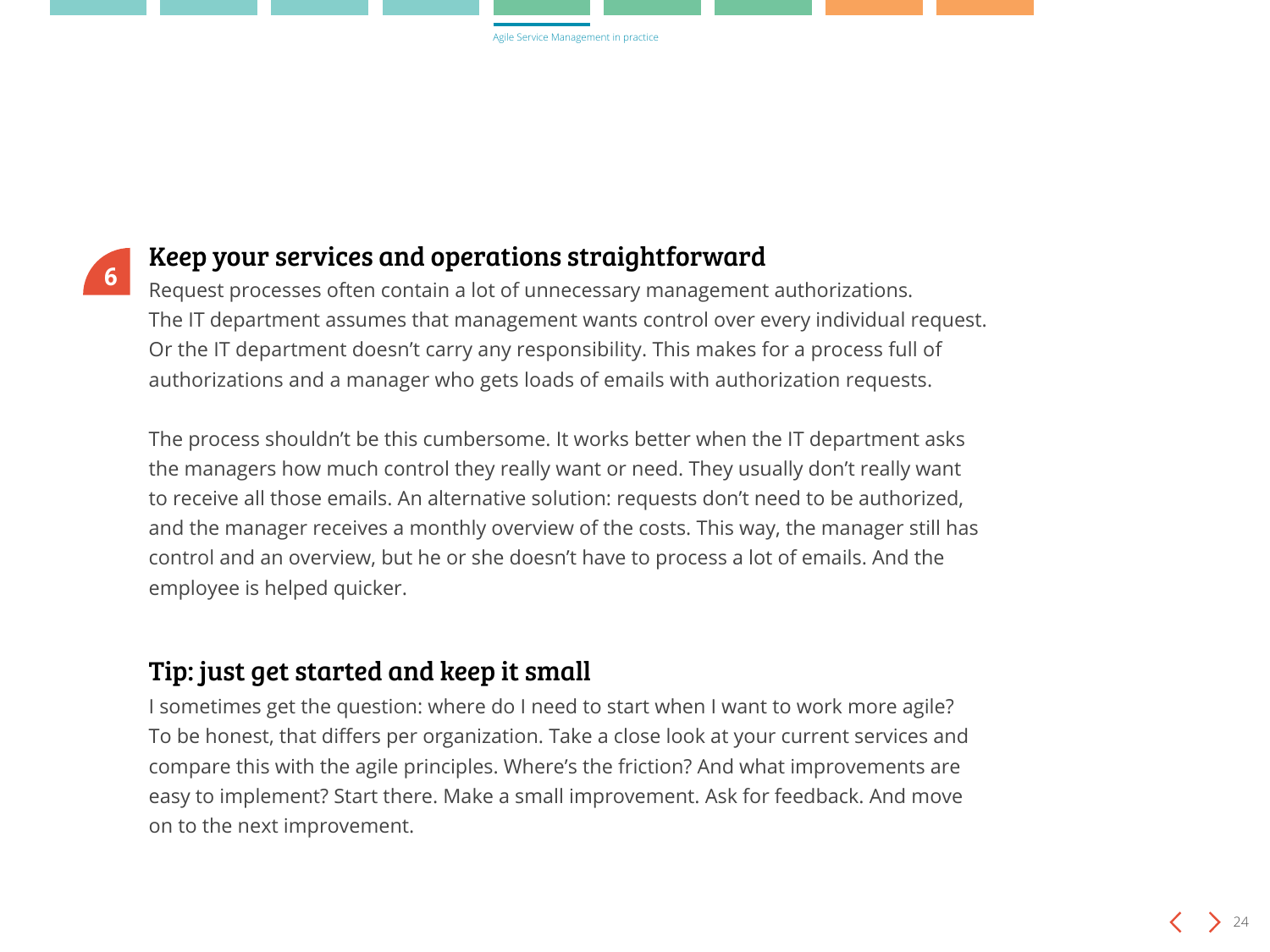### <span id="page-24-0"></span>6. Making your Incident Management more agile

Incident Management is the most important process of a supporting department. It's also quite straightforward. Is there anything you can do to make incident resolution more agile? Yes, you can. I'll tell you how.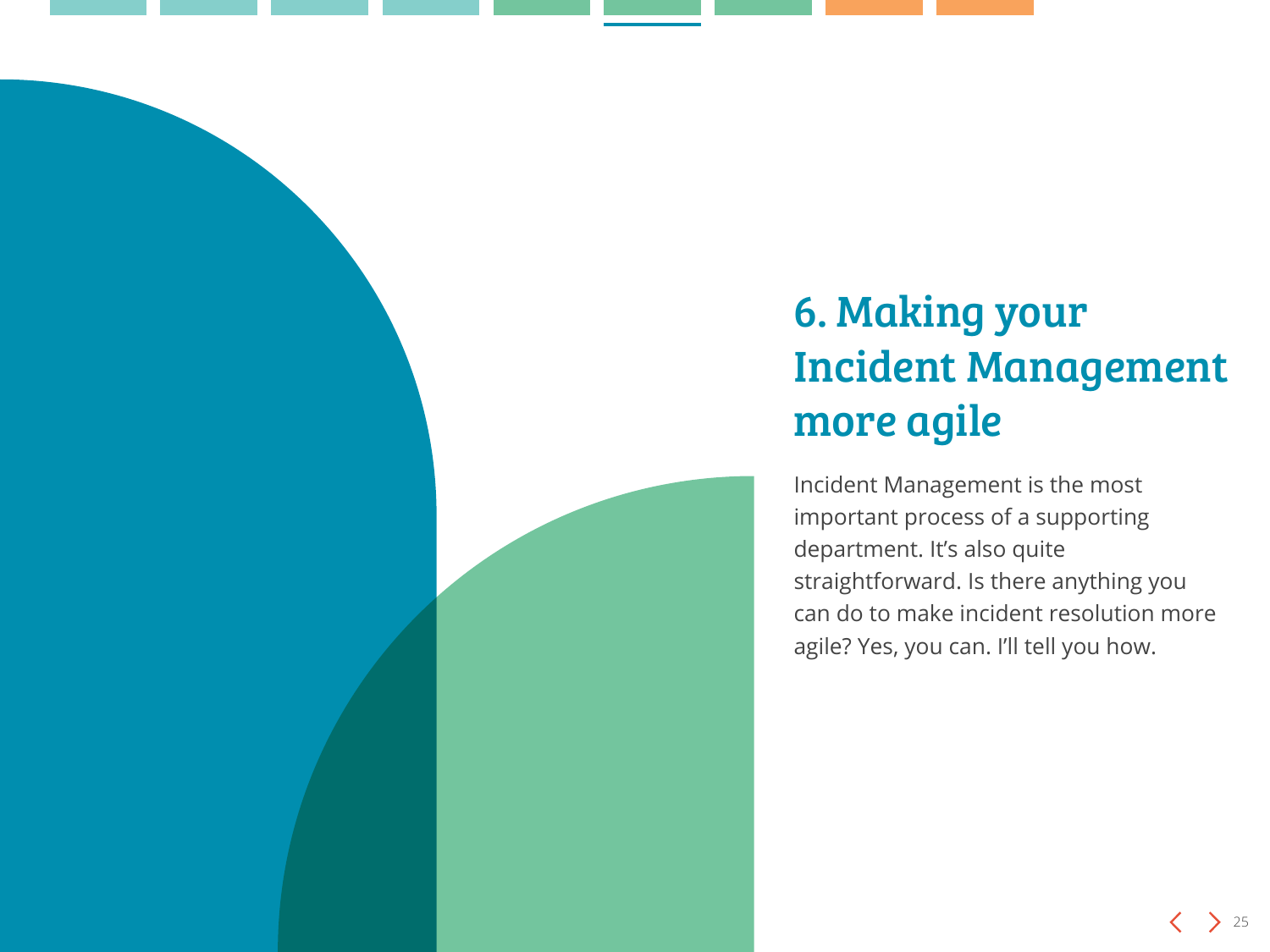### Remove all steps that have no customer value

Are you thinking of making your incident process more agile? Your first step is to take a critical look at your current process and evaluate each step by thinking: does this step add value for the customer?

To answer this question, you first need to know what your customer wants. Your customer probably wants a quick and good solution. Every step in your incident management process needs to contribute to how quickly

an incident is processed. Or to offering your customer a better solution. Is there a step that doesn't contribute to your goal? See if you can remove it.

You can compare it to the lean approach. Here, you eliminate everything wasteful from your process. The difference is, with lean your goal is to make the process more efficient, and with agile you want to add as much value as possible for the customer.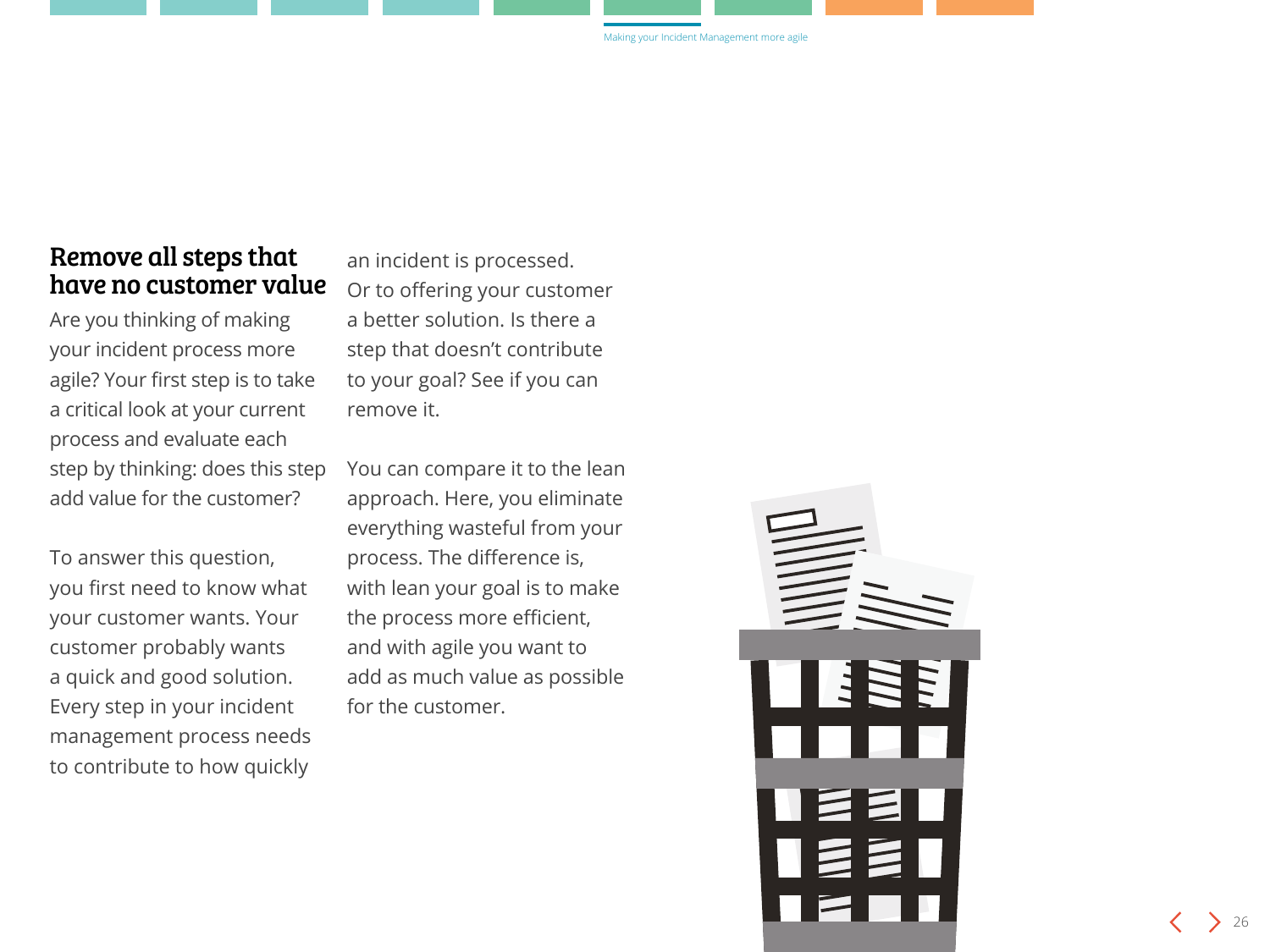#### A traditional incident management process

Let's have a look at a regular incident management process.

A customer logs an incident. A service desk employee adds information such as classification and scheduling to this incident. Then, he or she checks to see if he or she can process the incident. If the answer is yes, he or she processes it. If the answer is no, the incident is forwarded to a specialist. The specialist makes the same assessment. When the incident is solved, it is returned to the service desk. There, the incident is closed and the customer is informed.

Looks quite straightforward, right? Well, it can be even easier.

You just need to ask yourself 2 questions.

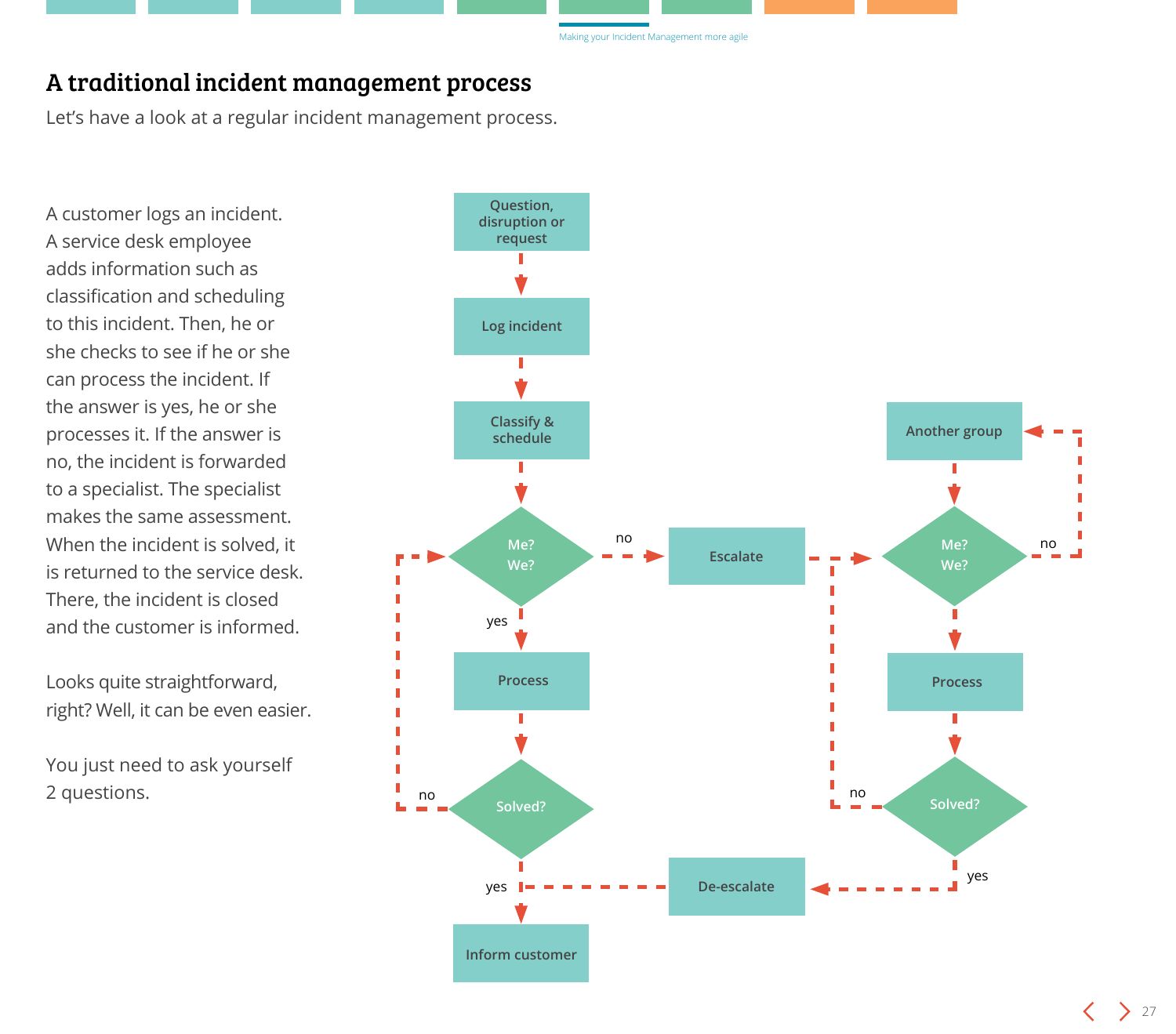Making your Incident Management more agile

### 1. Why does your service desk need to process every incident?

In many organizations the service desk closes each incident, even if the back office solved the problem. The back-office specialist describes what he's done, the service desk translates his technical story to something understandable, closes the incident and informs the customer. Why? Because people assume that technical specialists aren't strong communicators and they can't describe their solution in a customer-friendly way.

This bothers me. If a technical person can't describe his solution, how does the service desk know what he did? A service desk employee needs to go through all the information to piece together an understandable explanation. A waste of time, in my opinion.

Why shouldn't the back office be able to write understandable solutions for their customers? I understand that it might be difficult for

some, but it's easy to learn. Have a training session and coach each other. It's a lot more efficient if the back office can describe and close their own incidents, as opposed to having the service desk figure out what to write to the customer. Plus, the incident needs less forwarding, which makes for a shorter duration.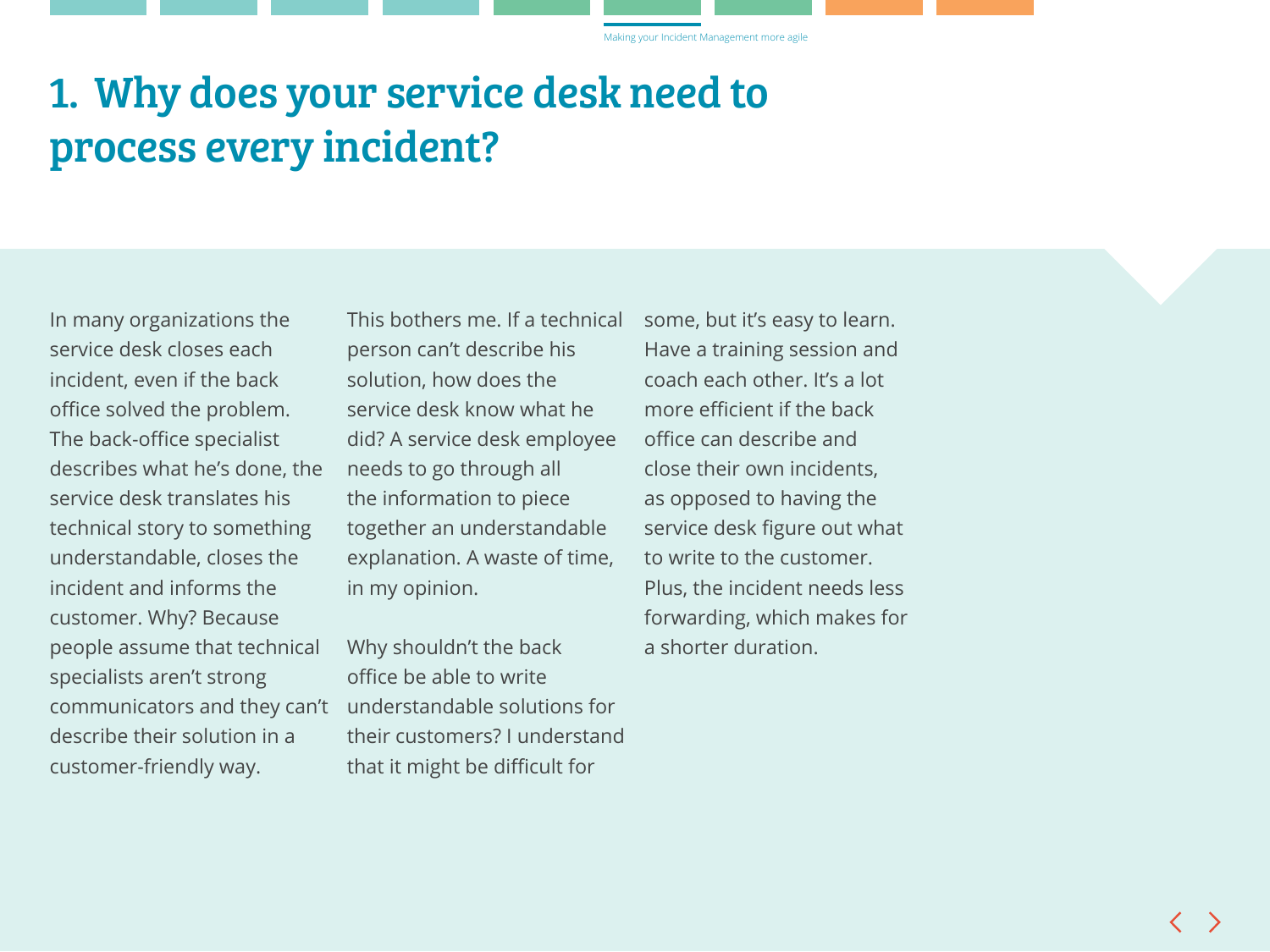Making your Incident Management more agile

### 2. Does your service desk really need to fill out all fields?

For each incoming incident, you need to fill out a lot of data. But is this really necessary? You only need to know a few things to process an incident. The caller, the question and a deadline for the call. The rest of the data is only used for reports.

Go through all filled-out data with the service desk and management to determine if you really need it for reports:

#### **Are there reports for this data?**

I've visited dozens of organizations where the service desk filled out all kinds of fields, but they never ended up in a report. How does this happen? During the implementation, some people might have thought: 'Let's fill out these fields, then we can report on them later'. However, the reports were never made.

#### **Does someone read these reports?**

What also happens: there are reports on certain data, but no one reads them. I once visited an organization where the IT department sent monthly incident reports to management. They suspected no one read the reports, because they never got a reply to their emails. That's why they added the sentence 'Whoever reads this can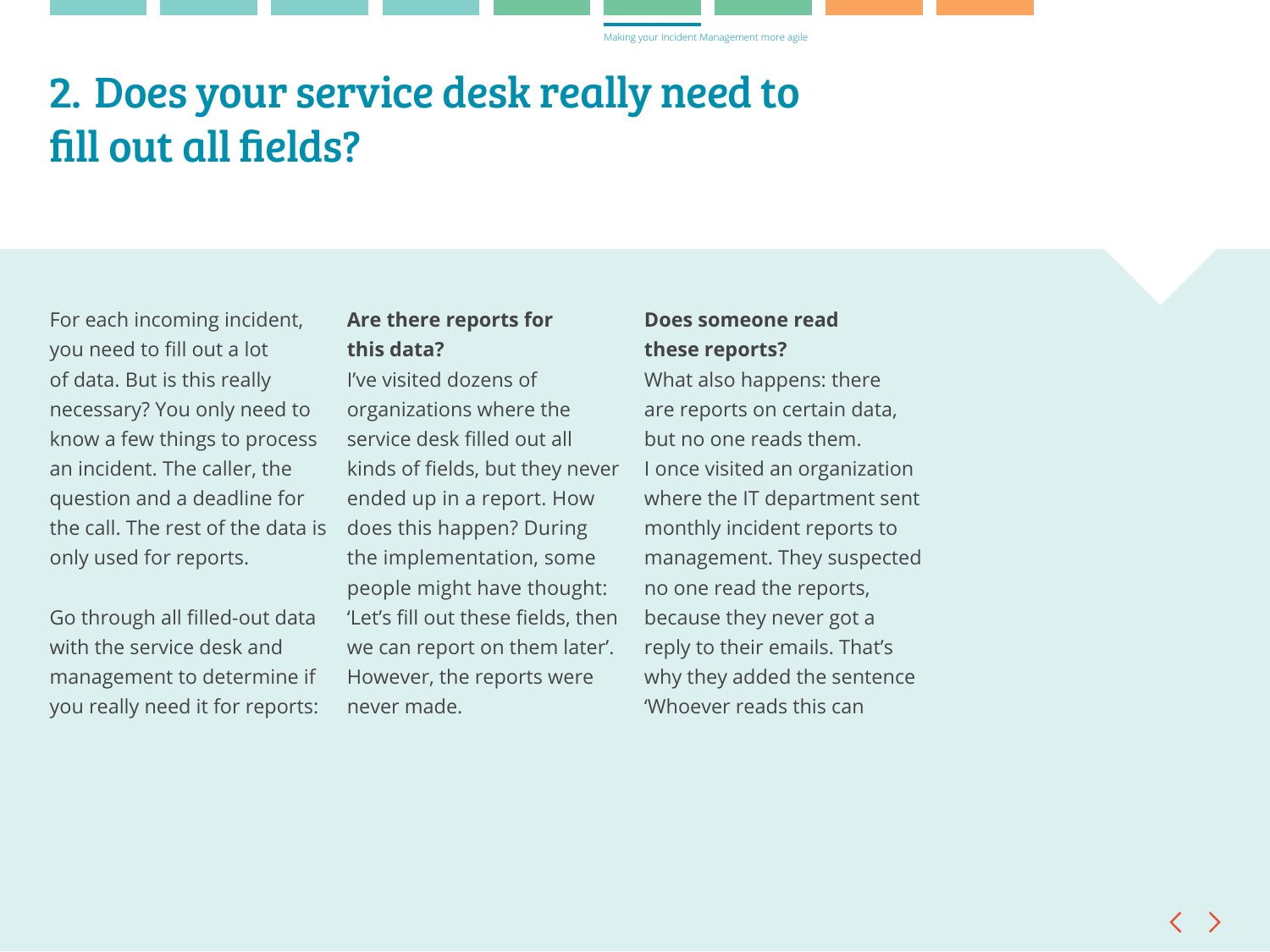come and get a pie at the IT department' on the second page of the report. Guess what? No reaction. After a couple of months, they completely stopped sending the report. No one ever asked what happened to it.

#### **What happens with the reports?**

Imagine there are reports on all the data you filled out, and that these reports are read. Then the question arises: do we actually do something with stay critical. Is some data not this data? Does management

make improvements based on these reports? Do these improvements help contribute to your overall goal: find a suitable solution for your customer as fast as possible? If so, are these improvements important enough to fill out all this data for each incident?

Don't get me wrong. I'm not saying reports are useless. On the contrary, reports can give valuable information about your Service Management process. But you need to relevant? Don't fill out the

fields, or have them filled automatically. This saves the service desk a lot of registration time.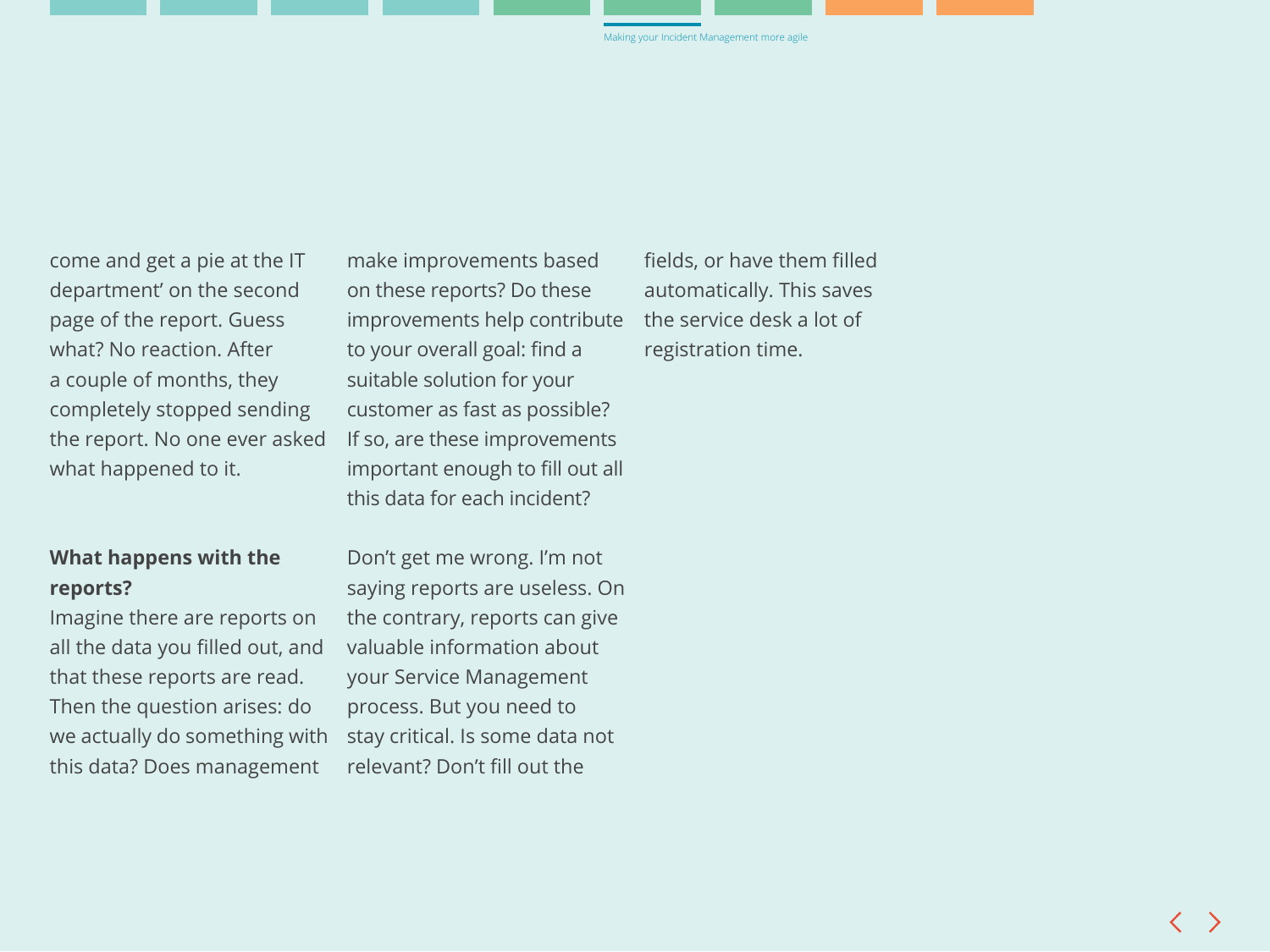### <span id="page-30-0"></span>7. Making your Service Level Agreements more flexible

While SLAs are great for reporting to management, relying on them too heavily will risk long-term damage to your organization. You get blinded by numbers and forget about the service. The solution? A shift towards XLAs.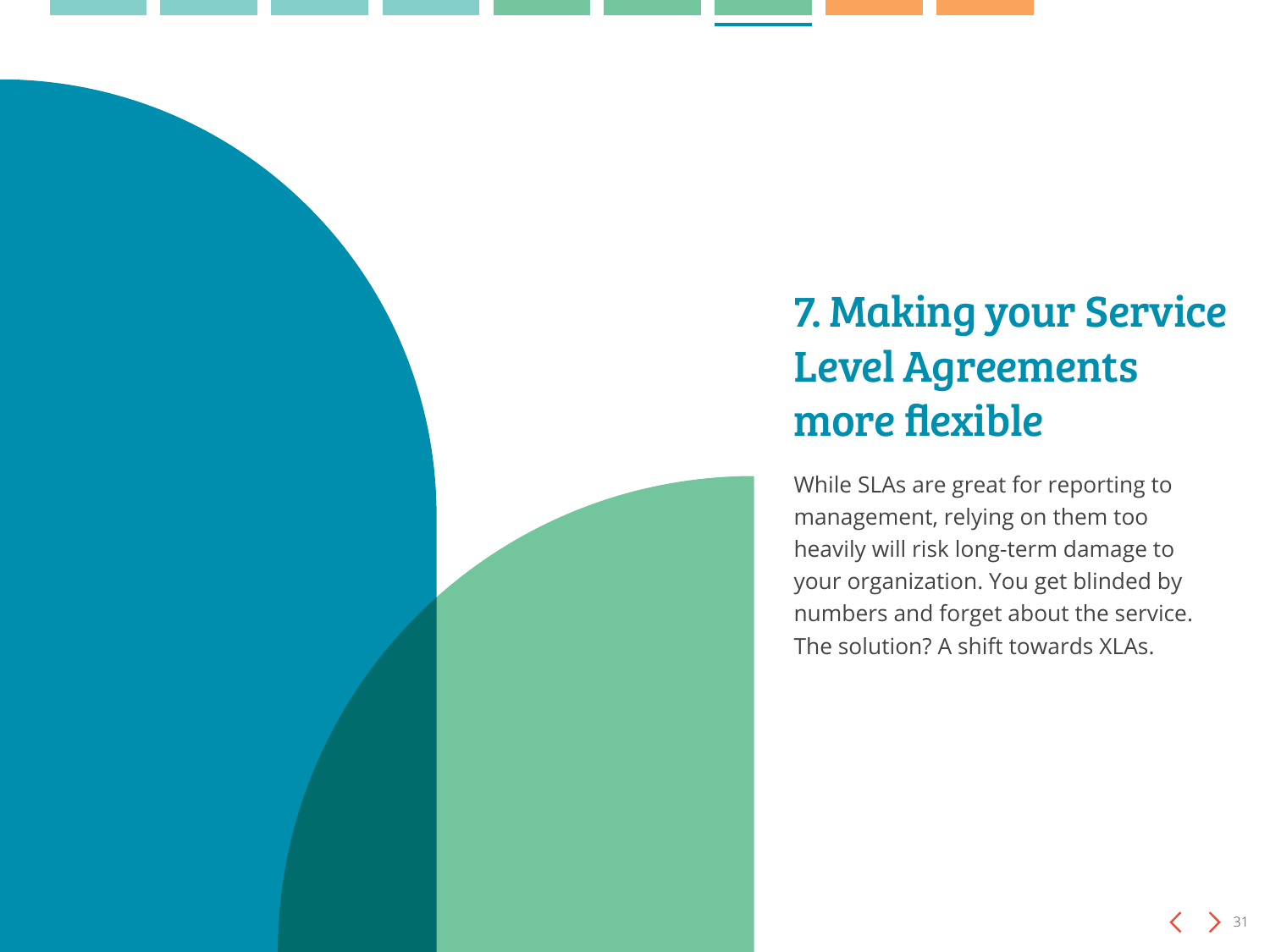#### What is an XLA?

If your Service Desk was a fruit, what would it be? An apple? An orange maybe? Try a watermelon. It may sound ridiculous, but humor me for a second! The Watermelon Service Desk was first used by Marco Gianotten of [Giarte](https://giarte.com/) for an SLA-focused Service Desk. The dashboards are green and management is thrilled. Yet underneath simmer red warning signs of resentment and dissatisfaction.

A 5 minute average response time and 8 hour closure rate sounds fantastic. But SLA

stats miss something: the experience of the user. Not delving beneath the shiny green exterior could be causing your business harm.

### The value of XLAs

XLA is a concept developed by Giarte and the X stands for eXperience. It means that performance is dictated by the one person who feels it the most: the customer. The good thing is that generally, you need less XLAs than SLAs to give an indication of performance, which makes them easier to manage.

If you are planning to adopt a more agile way of working, then XLAs will compliment this perfectly. XLAs naturally focus on interactions and customer collaboration rather than cumbersome contractual obligations. The XLA is also very susceptible to change. When the needs and requirements of your customer change, your XLAs adapt too.

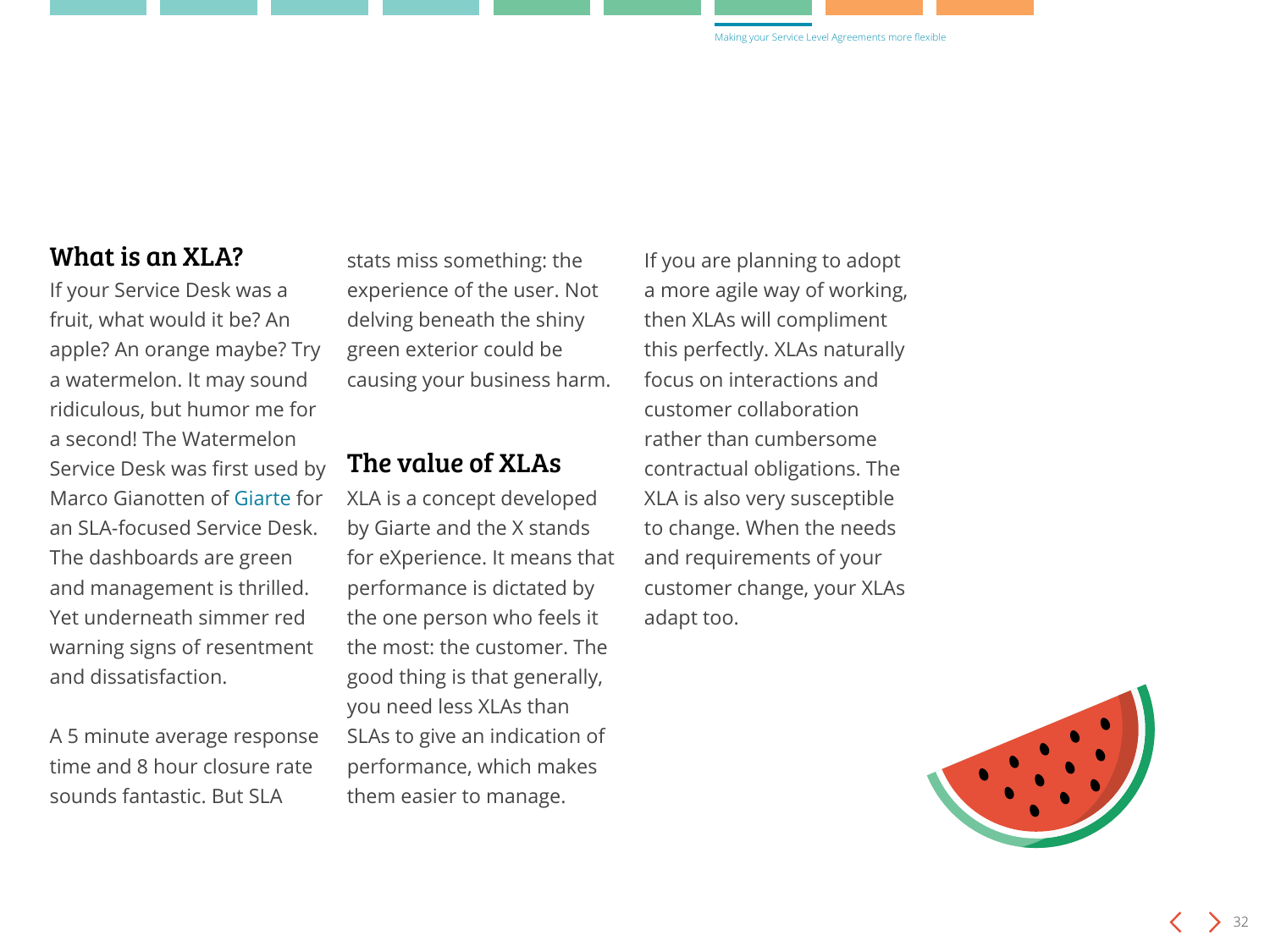# "Your service desk SLAs are like a watermelon."

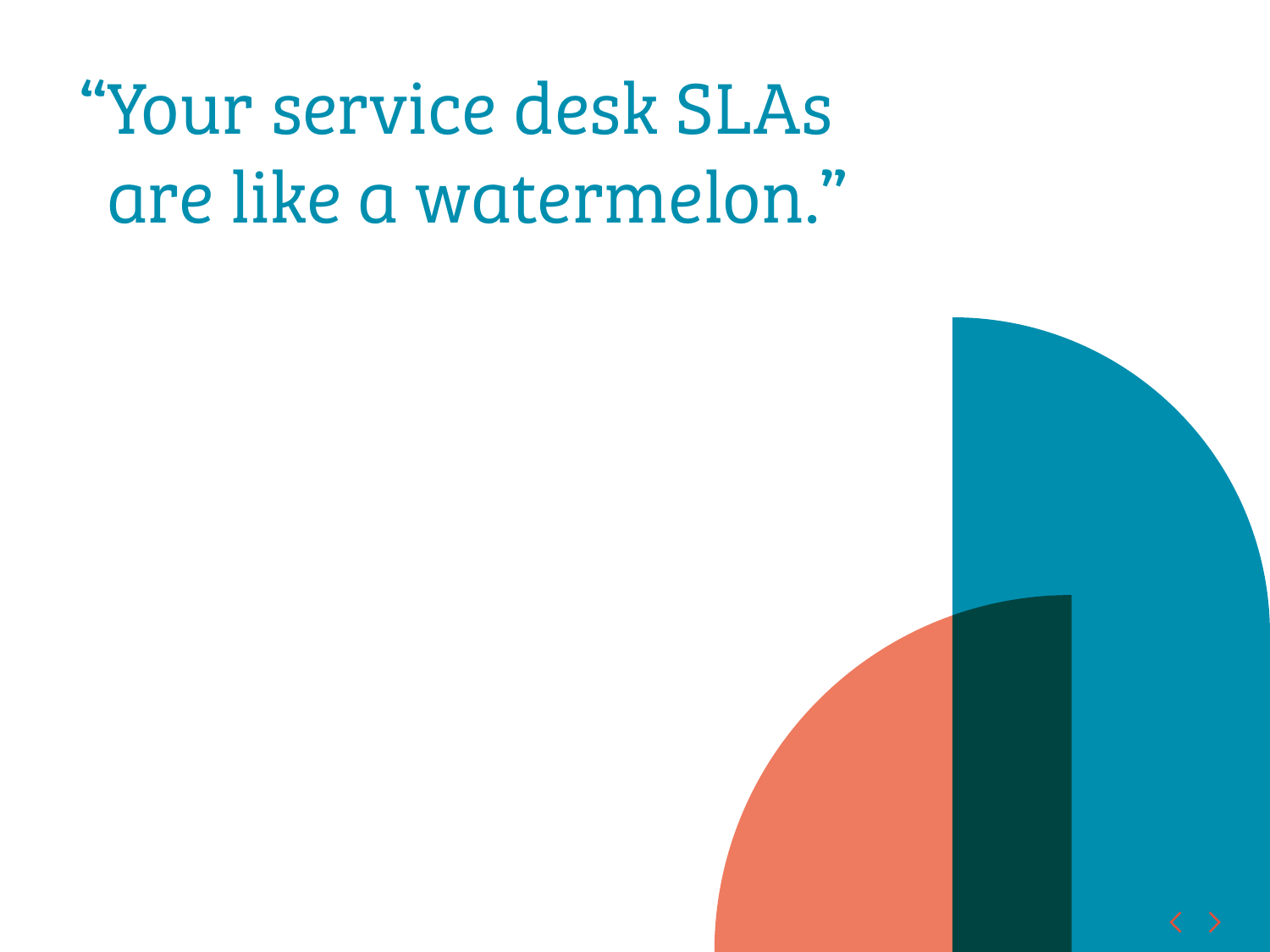### Where do I start?

There are hundreds of methodologies to measure customer experience. Start out by keeping it simple and using a single question to capture the customers experience when a call is closed. Star ratings are a useful one-click response that already give you insights into the services previously unseen by traditional SLAs.

But there is more to it than metrics. XLAs represent a change in culture by shifting the focus from performance to the experience of the customer. You have to get your operators on board through persona creation and mapping the customer journey. Over time you will notice an interesting shift; you might start missing the odd SLA target, yet your customer experience continually improves. The question is raised: what are we using all these SLAs for?

#### Streamlining your services

If you have left some of your heavy SLAs behind and you find yourself with a few simple XLAs that keep your customers happy, you will find yourself less like a watermelon and more like a grape: bite-size, and green both inside and out.

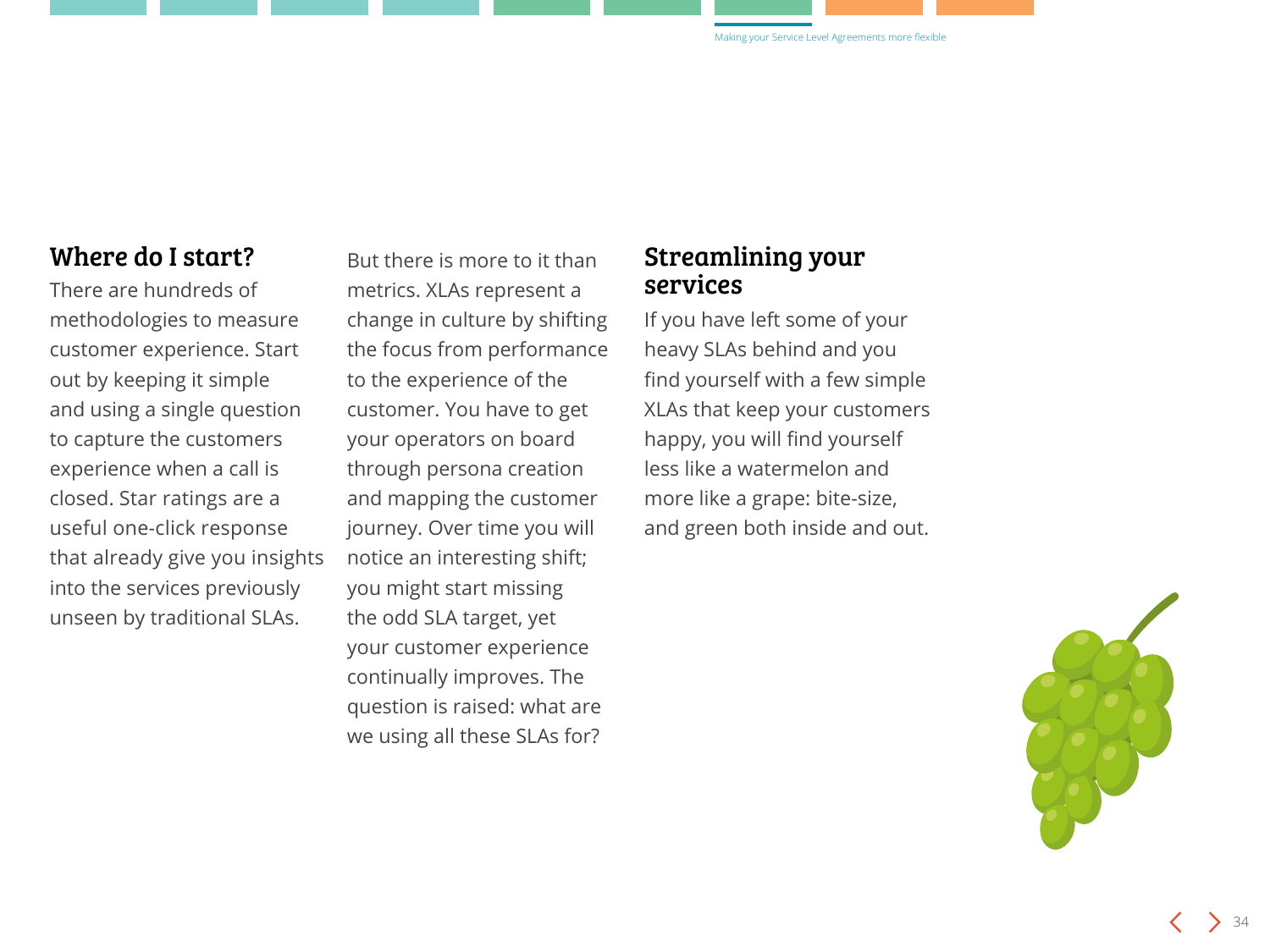### <span id="page-34-0"></span>8. Seven most common pitfalls in agile transition

Considering shifting to an agile work environment? There's no script you can follow. However, there are experts who can help smooth the transition. Steven Happee is one of them.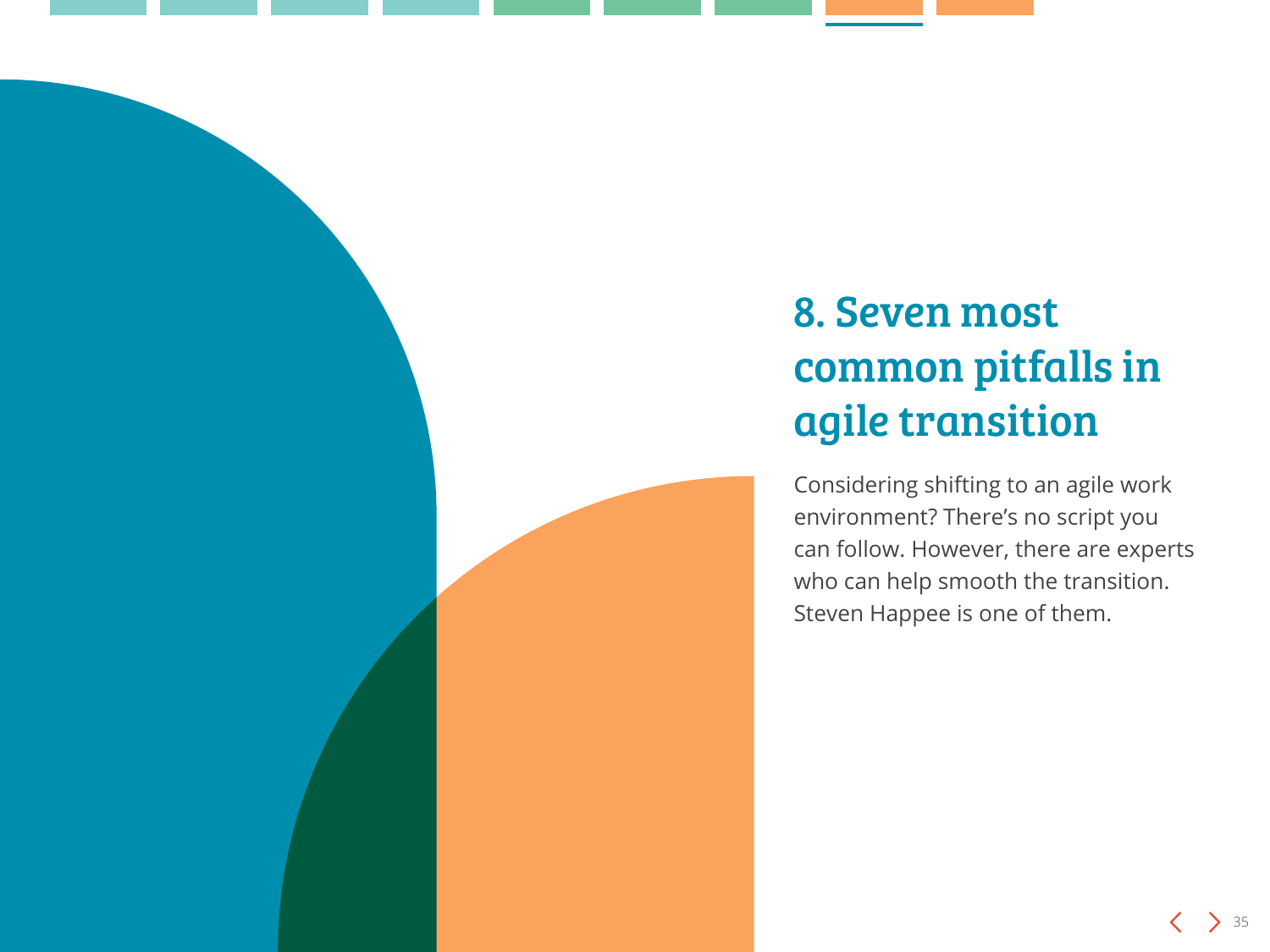

Steven Happee's love for agile blossomed in the nineties, when he developed software in a small, multi-disciplinary team, in a way that would now be called agile: a lot of contact with customers, quick value delivery, and transparent work processes.

Now, twenty years later, he helps organizations make the transition to become more agile and learning-oriented. He uses his extensive experience as product owner, Scrum master, developer and manager to conduct valuable experiments. Based on his experience, Steven shares the 7 most common pitfalls for agile transitions.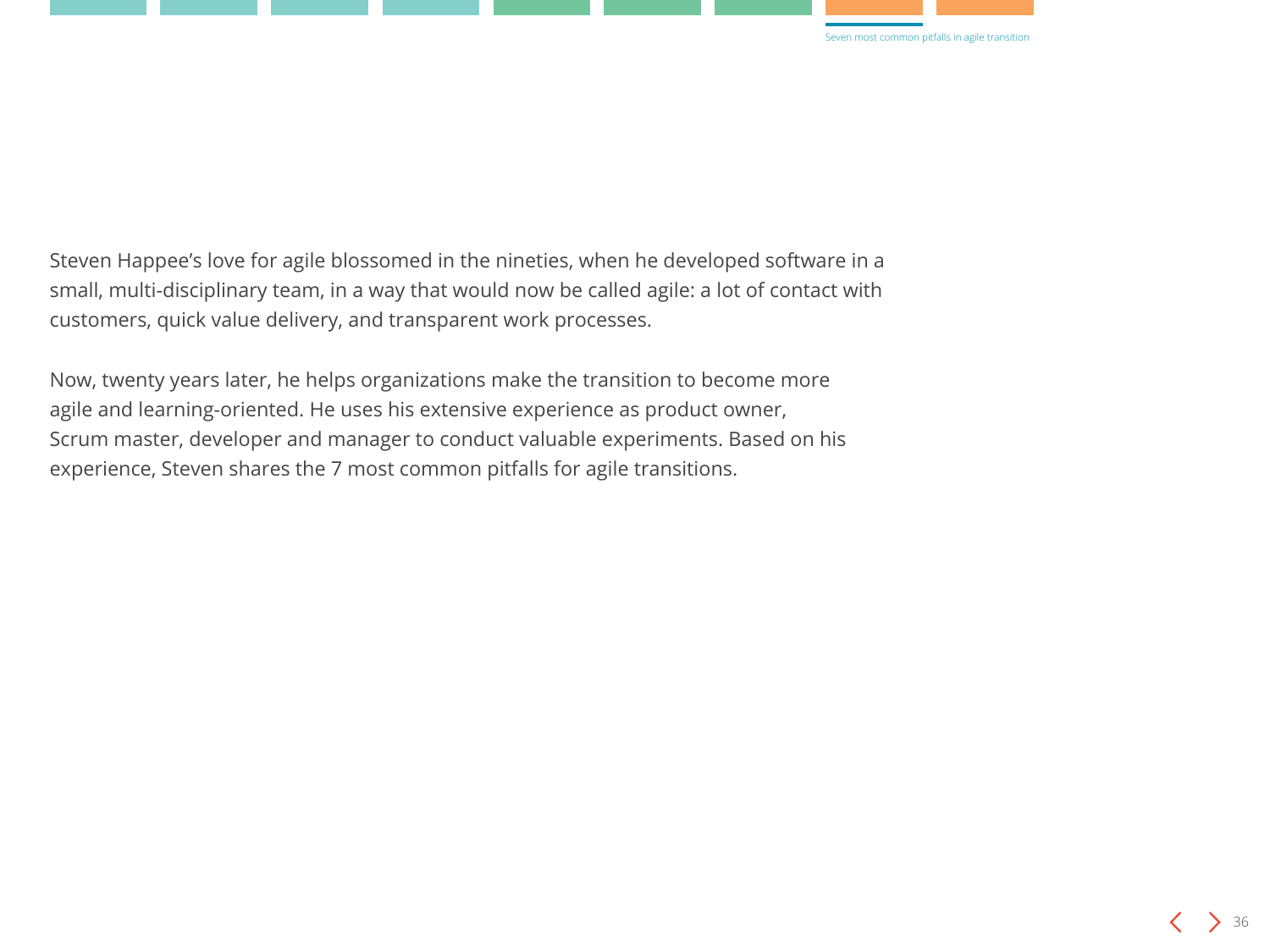



### Only look at the agile transition top-down

You can approach agile transformations in two ways: top-down and bottom-up. A bottomup approach means the team takes initiative, often in IT, to implement a more agile way of working with a single team.

For top-down, the initiative comes from the manager, CEO or CIO and the goal is often to make a large part or even the entire organization more agile. The top-down approach is relatively new. These past few years, agile has become a hot topic and more and more CEOs and CIOs are thinking: 'Should we do something with agility?' A good idea, but it doesn't work if the organization isn't with them.

A bottom-up approach is usually more successful. This is something you see in IT teams, where the agile mindset comes from originally. Someone in the team wants to experiment with agile, his manager is enthusiastic and a scrum team is formed. When this team performs well, more teams might follow and the organization becomes curious.

An approach that combines bottom-up and top-down works best: a team takes the initiative to implement a more agile way of working and finds a sponsor at the top of the organization.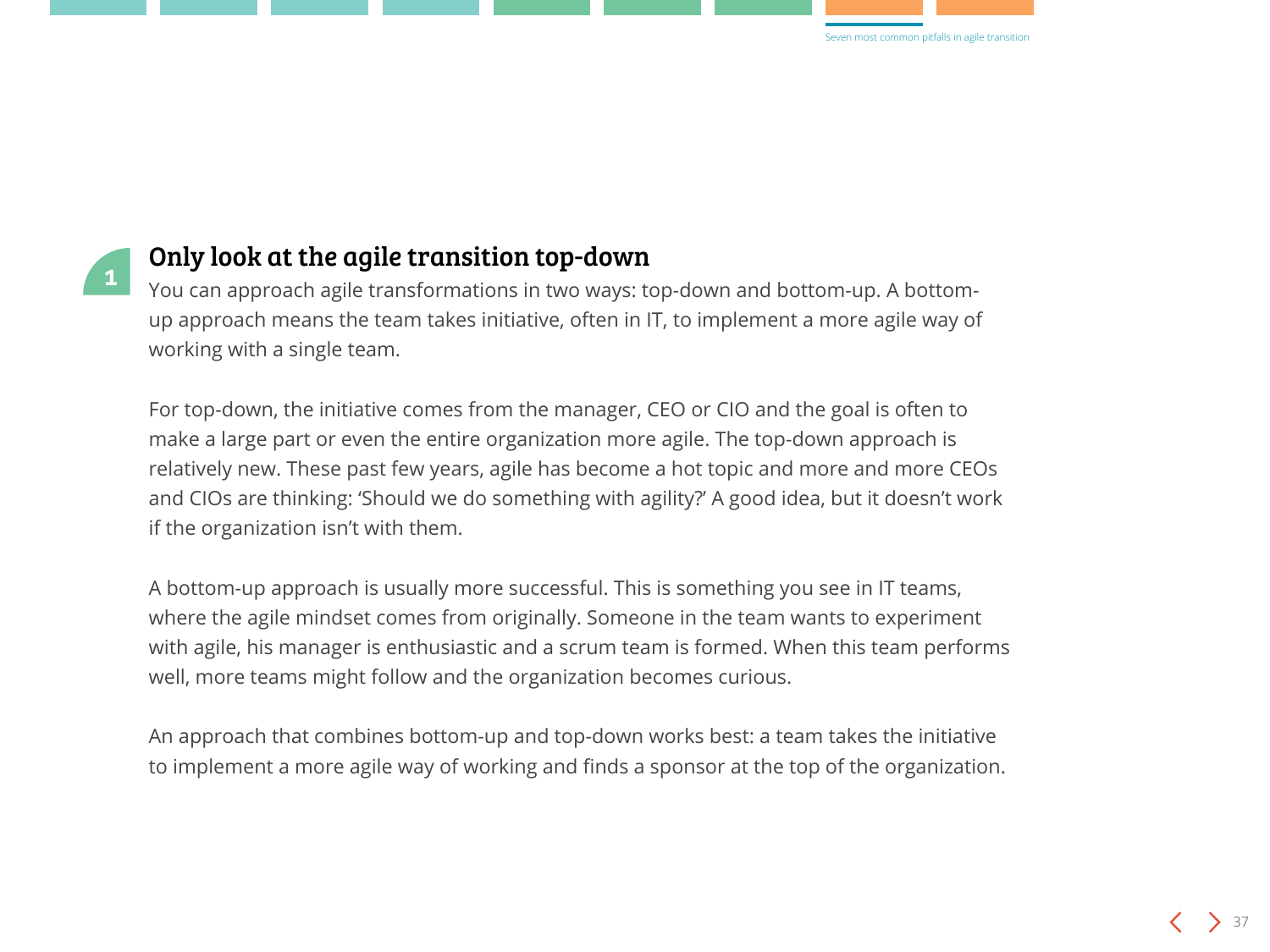



### Using the waterfall method for your agile transition

Ten years ago, there were a lot of people who believed that you needed to use Prince2 for an agile transition. First you make a design, implement it step by step, create milestones, etcetera. This a paradox of course.

Fortunately, most people these days are convinced that an agile transition needs an agile approach. The transition to agile is a complex project after all — meta-agile as you may call it. People start to work differently together, your way of working changes and your tools are different. It's best to have an iterative transition with a multi-disciplinary team and a change backlog. An added bonus is that you set the right example.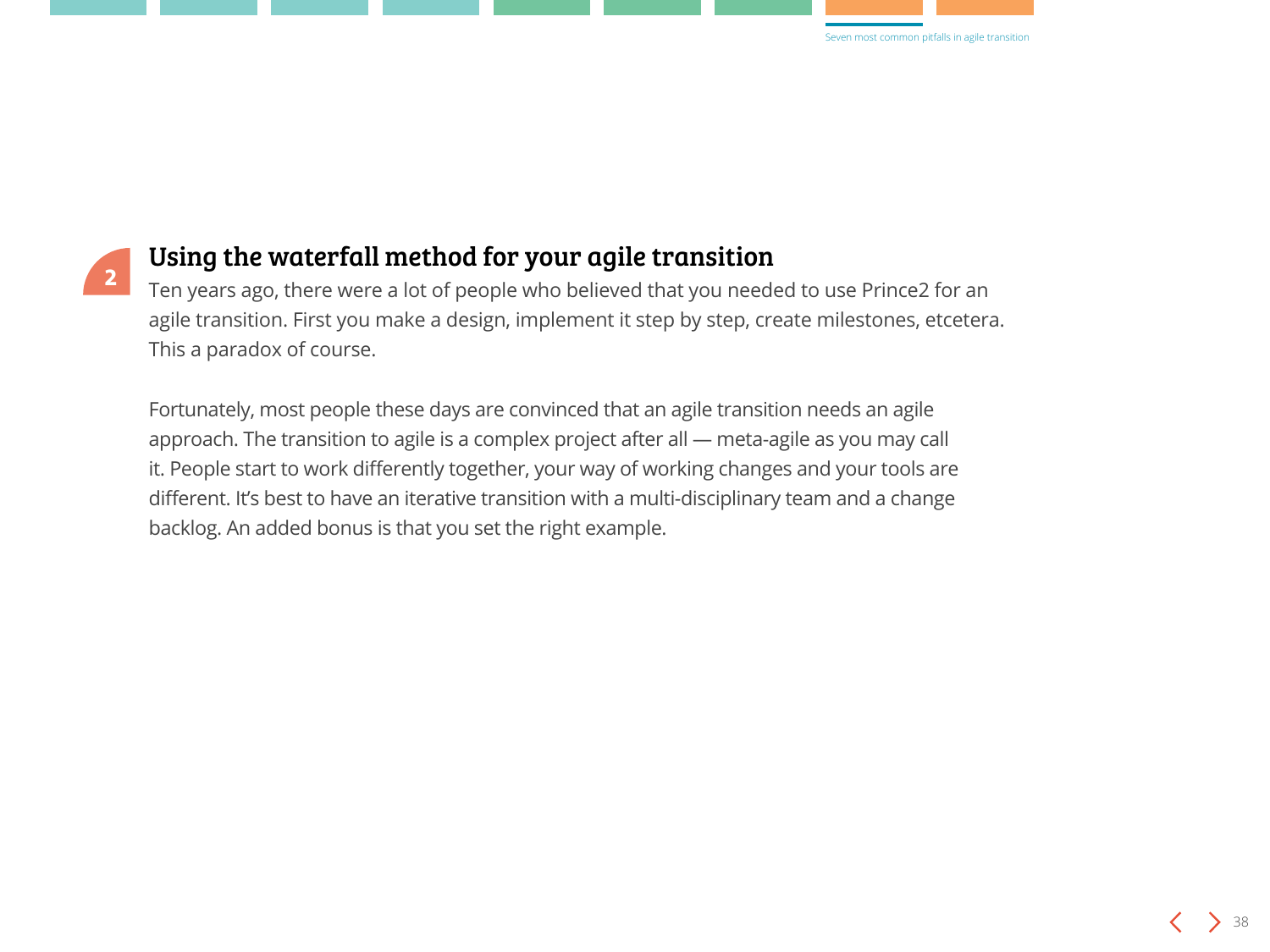

### Being too strict with agile techniques

Agile frameworks like Scrum offer techniques to apply an agile mindset to your daily work. A backlog, retros — they're all very visible. But these techniques are just the tip of the iceberg. It's the visible aspect of agile working. They are based on certain assumptions on how to organize your work, and these assumptions fall back on principles from the [Agile Manifesto](http://agilemanifesto.org) or [Modern Agile.](http://modernagile.org)

Some people have the tendency to be very strict with these agile techniques, but without understanding the underlying principles. That can cause friction. Some techniques might not work for your organization, so it would be a shame to follow them religiously. In the end, you need to embrace the agile values, not the techniques. That's why it's good to explain the underlying principles to someone who wants to do something with agility, so they can fall back on them.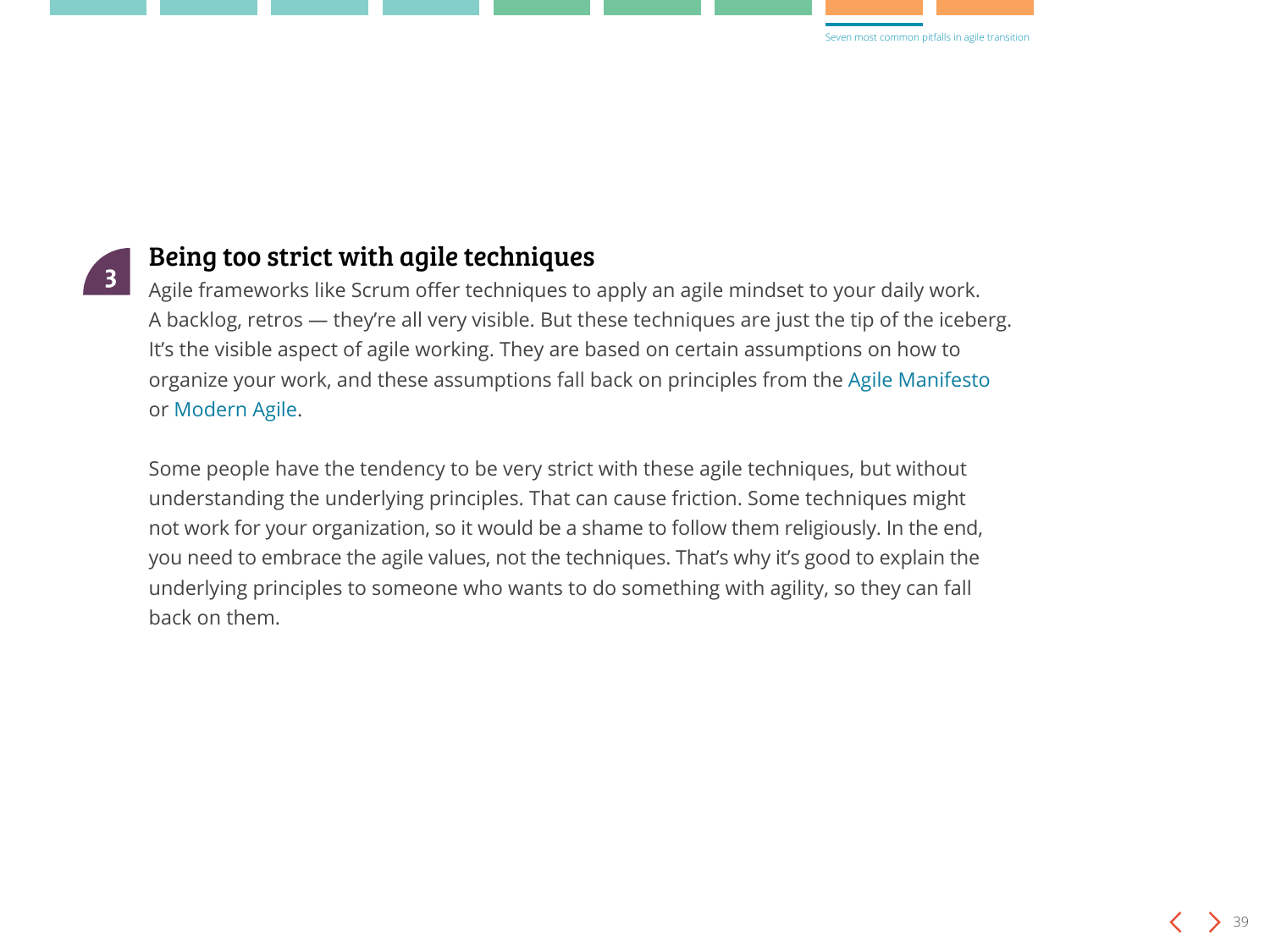"An agile transformation impacts all processes and people in your organization."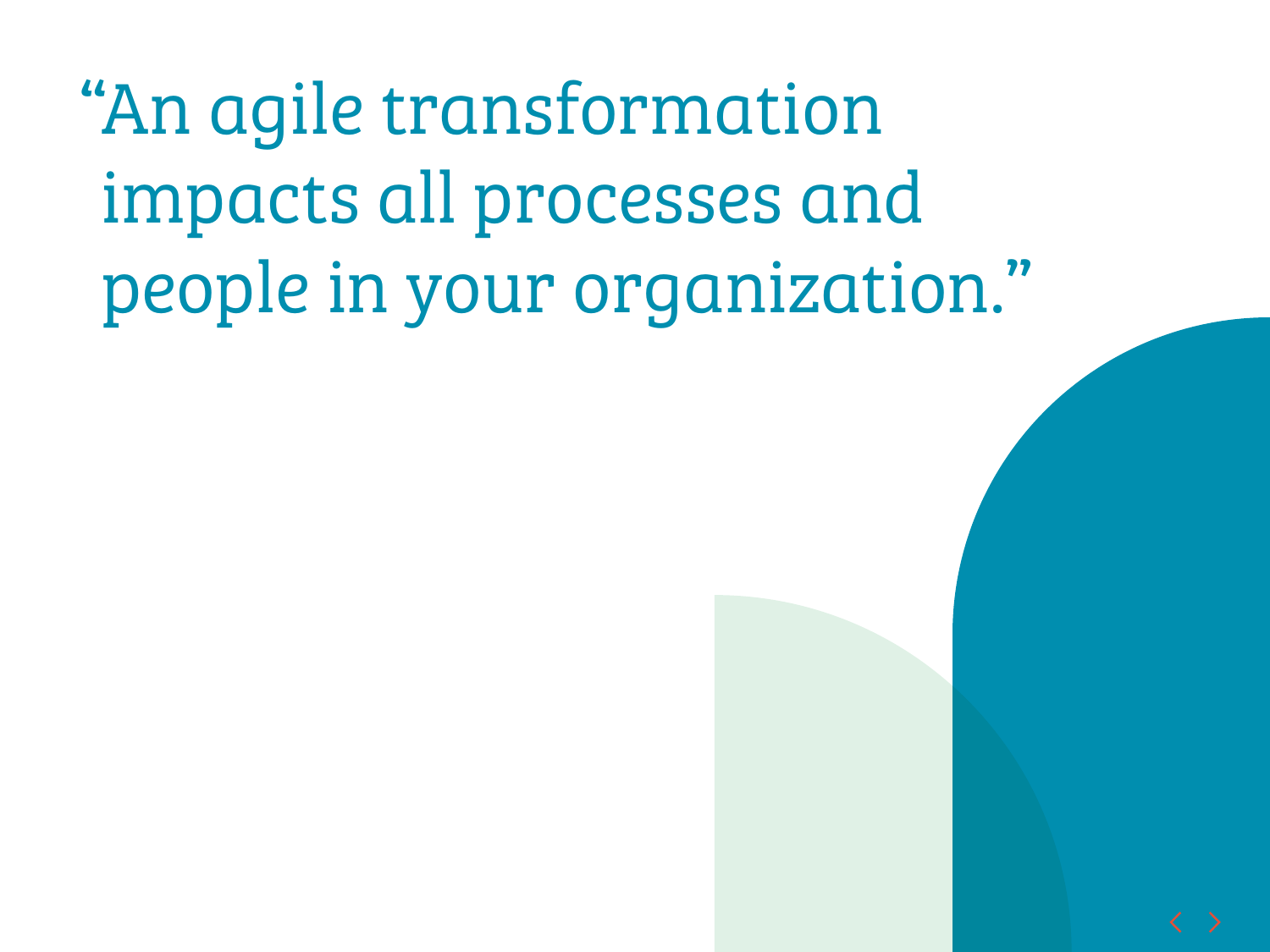



### Creating variations on existing techniques too quickly

Yes, you need to make agile techniques your own. But not from the very start. The agile world often refers to ShuHaRi, a Japanese martial art concept on how to make something your own in 3 phases. You start by strictly following the existing technique (Shu). When you've internalized the rules, you can make variations (Ha), until you reach Ri: you're subconsciously competent and there is no longer a need for rules or techniques.

You often see that teams start varying on existing techniques, or collect elements from different frameworks: cherry picking. You hear a lot of excuses for this: 'I know the theory and I know it's not going to work for us' or 'We like to experiment, so we're combining some different techniques'. It's good to experiment, but make sure to vary from a solid foundation. Work with an existing method for six months or one year and experience what it's like. How do sprints work? What is a good retro? How do we formulate customer value? Only when your foundation is solid, you can start varying.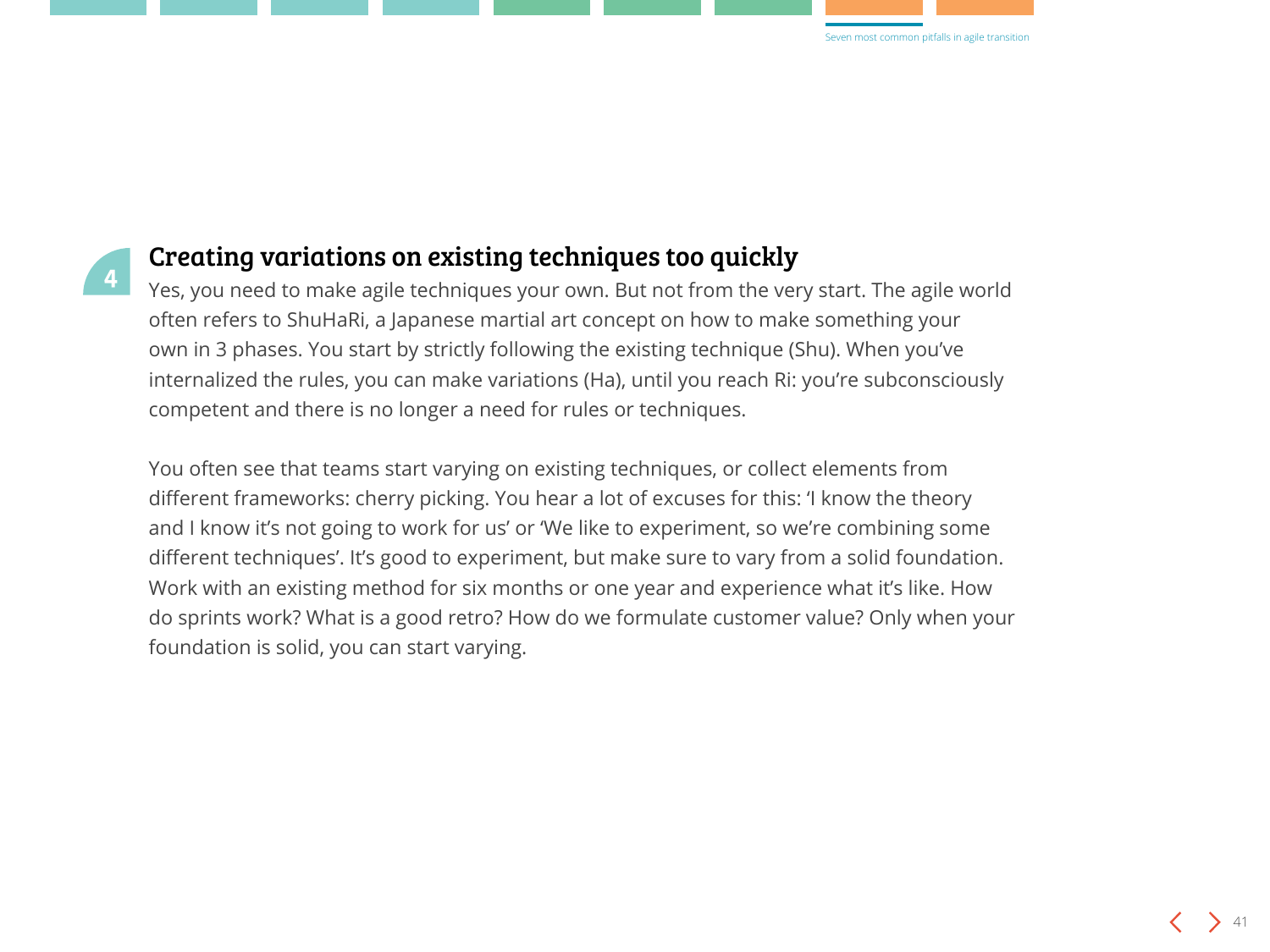



**6**

### People working in an agile and project team

Agile working and project-based work have fundamentally different starting points. For agile you have the same teams, with team members who know each other's strengths and keep evolving together. You give the teams work. With project-based work you have work and you search for a temporary group — you bring the teams to the work. This cannot be combined with each other.

### Think of an agile transition as an IT party

What often happens, is that people have limited views on the impact of agile working. Agile is not limited to the IT scrum team. An agile transformation is a cultural shift that impacts all processes and people in your organization, from Finance to HR to management. When teams become self-managing, what changes in the role of team leads? How do you assess people in scrum teams? Are yearly budgets and scrum teams a good match? In most cases, more and more teams in the organization want to start working more agile as well.

The sooner you understand that an agile transformation impacts the entire organization, the easier the transition. Many managers see agile as a chance to implement a culture shift, like working more customer-oriented or more ownership from employees. Managers have often tried a lot of methods to change the organizational culture. With agile techniques, changes like a customer-oriented focus or sense of ownership are more a by-product of an agile mindset.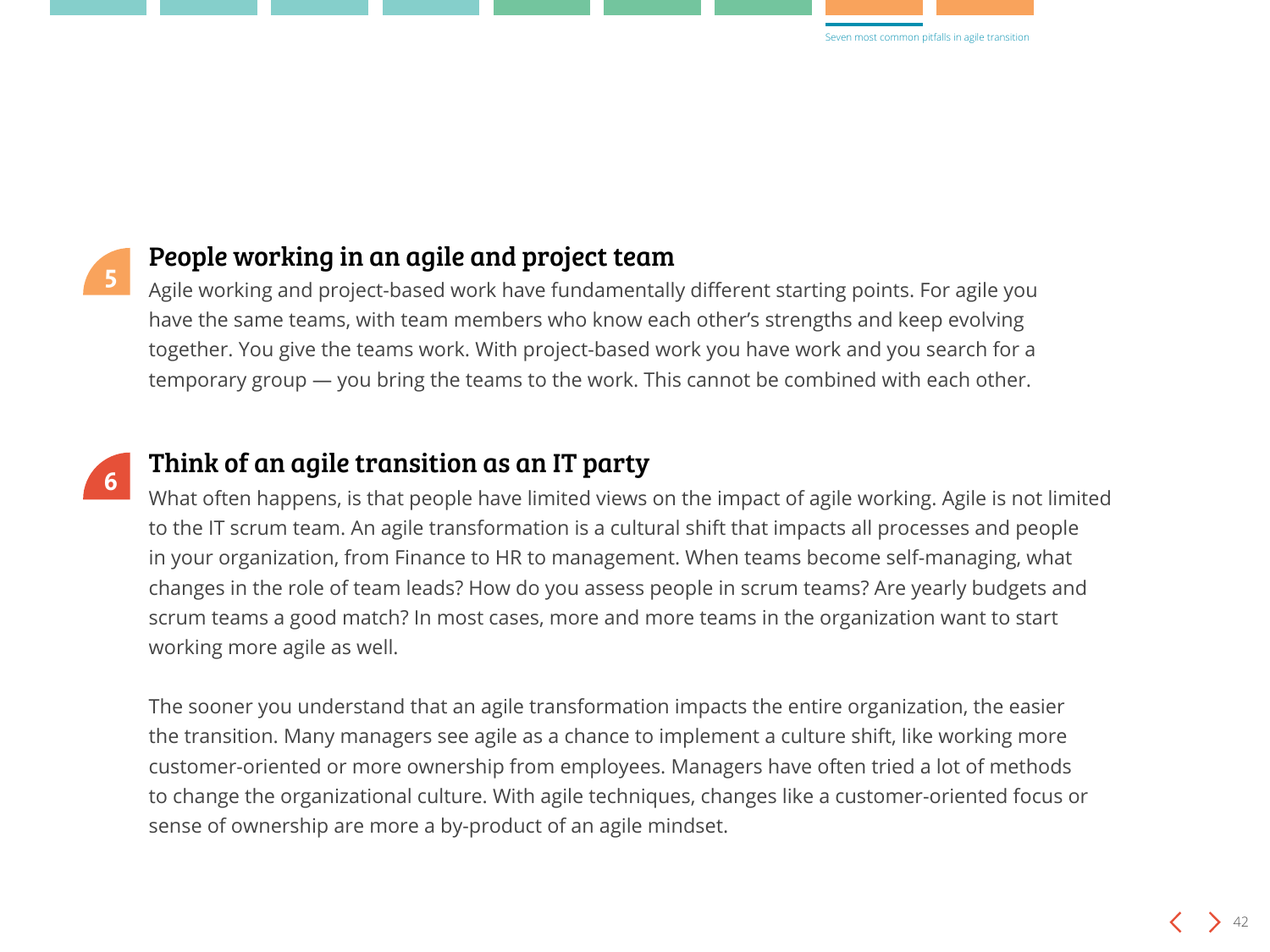



#### Scaling up too soon

There is a lot of experience in the agile world with agile working on a team level. But if the team is up and running, how do you go up to two or three teams? Or twenty? And how does agile work in departments like Sales or HR? That's a puzzle the agile world is trying to solve right now.

There are multiple frameworks for scaling up agile teams, like the Spotify model, SAFe (Scaling Agile Framework) and LeSS (Large Scale Scrum). The most important lesson: if you don't have to scale up, don't do it. See if you can manage to let the teams work independently from each other. Don't start thinking about scaling frameworks until there is no other way. Some organizations want to scale up the minute the first people are enthusiastic. Don't do it. Only fix things when there's friction.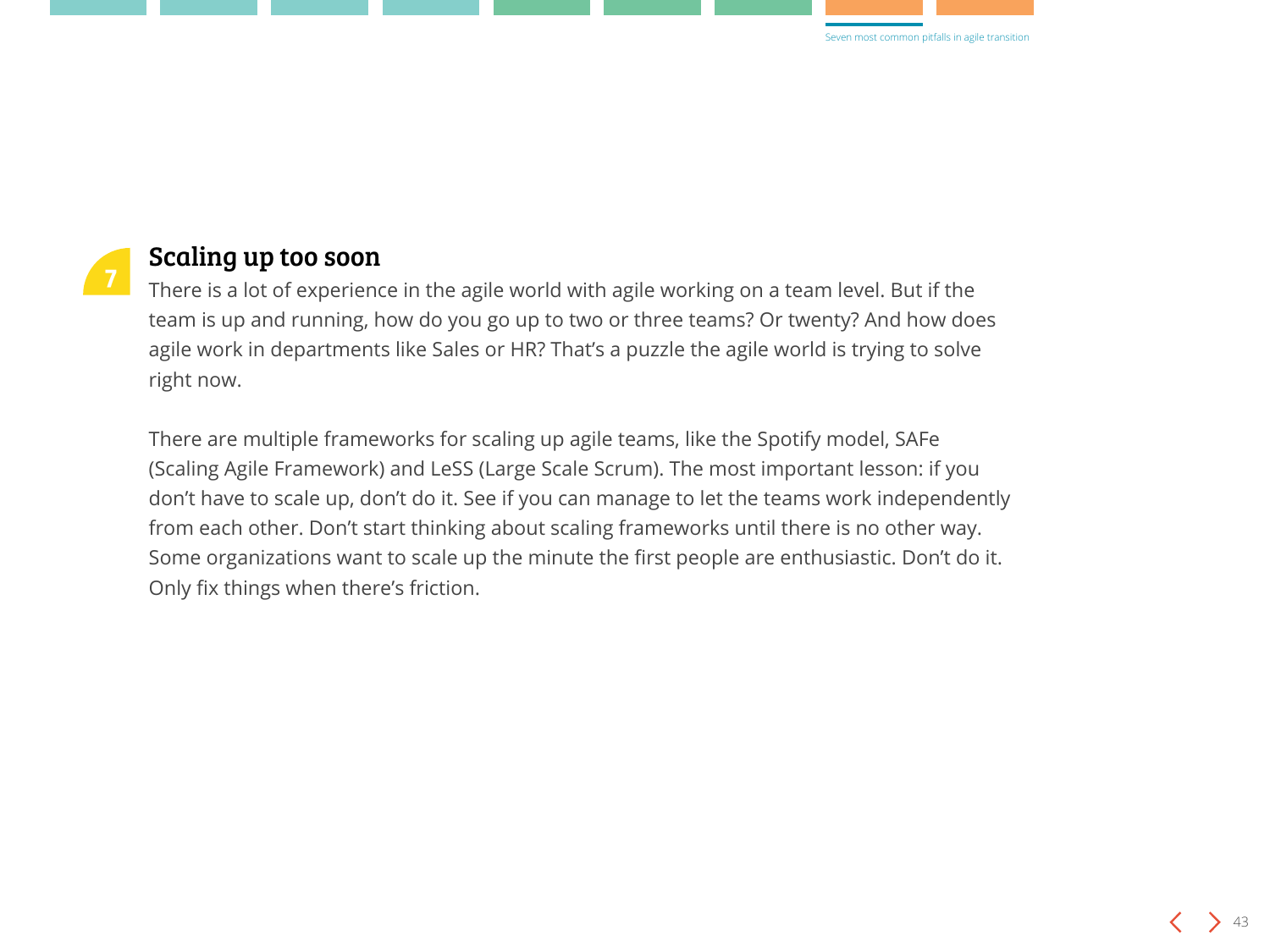### <span id="page-43-0"></span>9. How to guide your IT department through an agile transition

Introducing an agile way of working means a culture shift at your IT department. Some embrace the change, others might not be so eager. What reactions can you expect from your IT employees? And how do you deal with these reactions?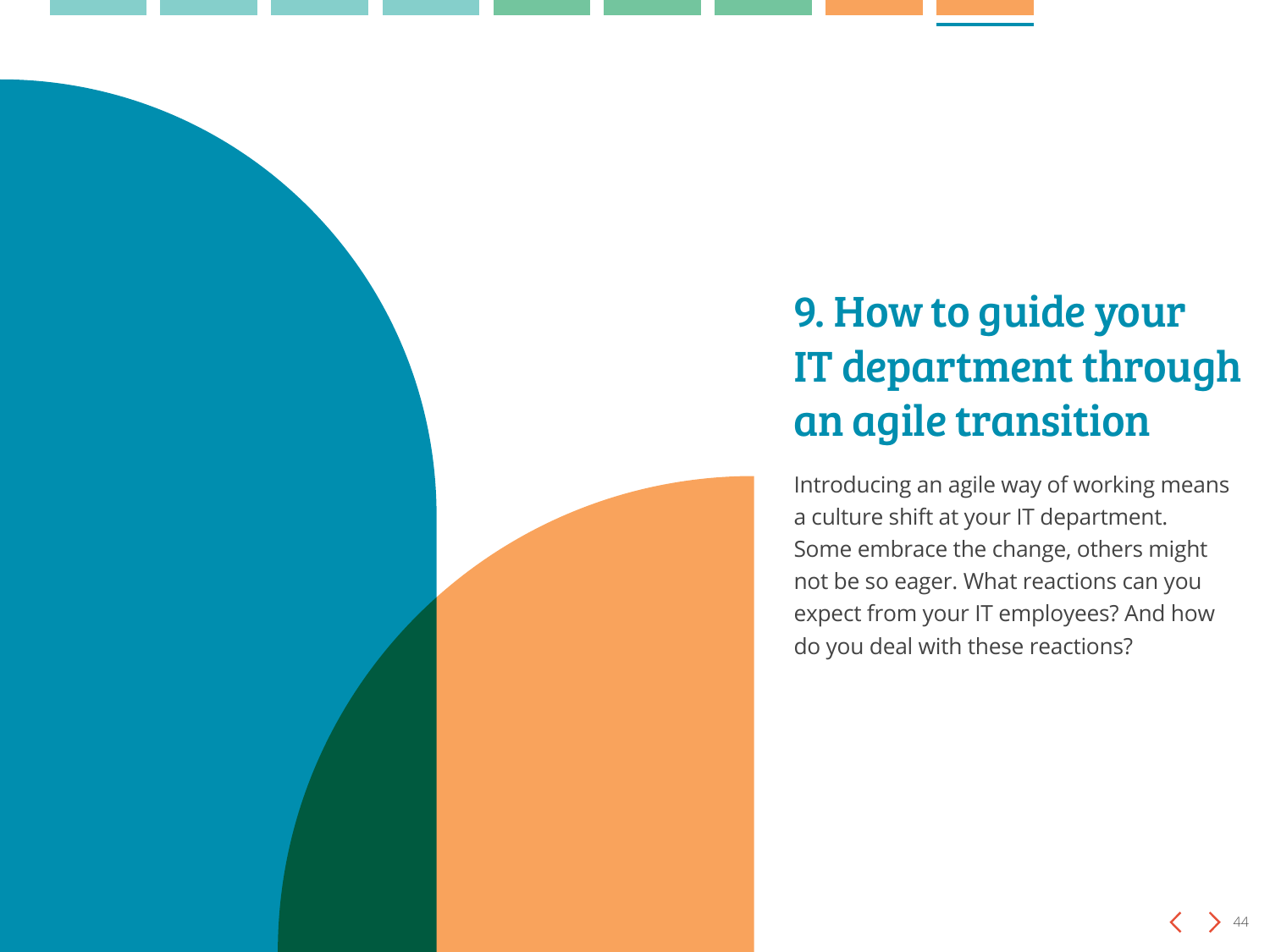How do your IT-team members respond to an agile transition? What do they like? What don't they like? And what will be their main challenge? Here to help: Mark van Meurs, Development lead at TOPdesk with extensive Scrum Master experience, joins Bas Blanken to help you answer these questions.



**The back-office specialist:** share your expertise

**Bas:** 'For an IT professional, an agile transition can have quite an impact. Every back office has a system or network manager who'd happily spend their days behind their desk, solving complex puzzles. They are often the only expert in a specific field. This very valuable. But working more agile means that the entire team becomes responsible for solving these puzzles. This requires the work to be transferable. No need to tackle it yourself.'

**Mark:** 'The big challenge for a backoffice specialist is sharing knowledge, so the work becomes more transferable. IT colleagues need to open up, communicate more and explain to

the team what's going on and why they choose specific problem-solving strategies. This is not always easy, because a specialist is often proud of being the only one with this type of knowledge. As an IT manager, you need to show your staff that they can add even more value by sharing knowledge.'

**Bas:** 'You don't have to transfer all your knowledge at once. In most cases this isn't even possible because the subject matter is complex. Start by encouraging specialists to talk about what they're doing. Other team members will start asking questions and before you know it, the first tasks have become transferable.'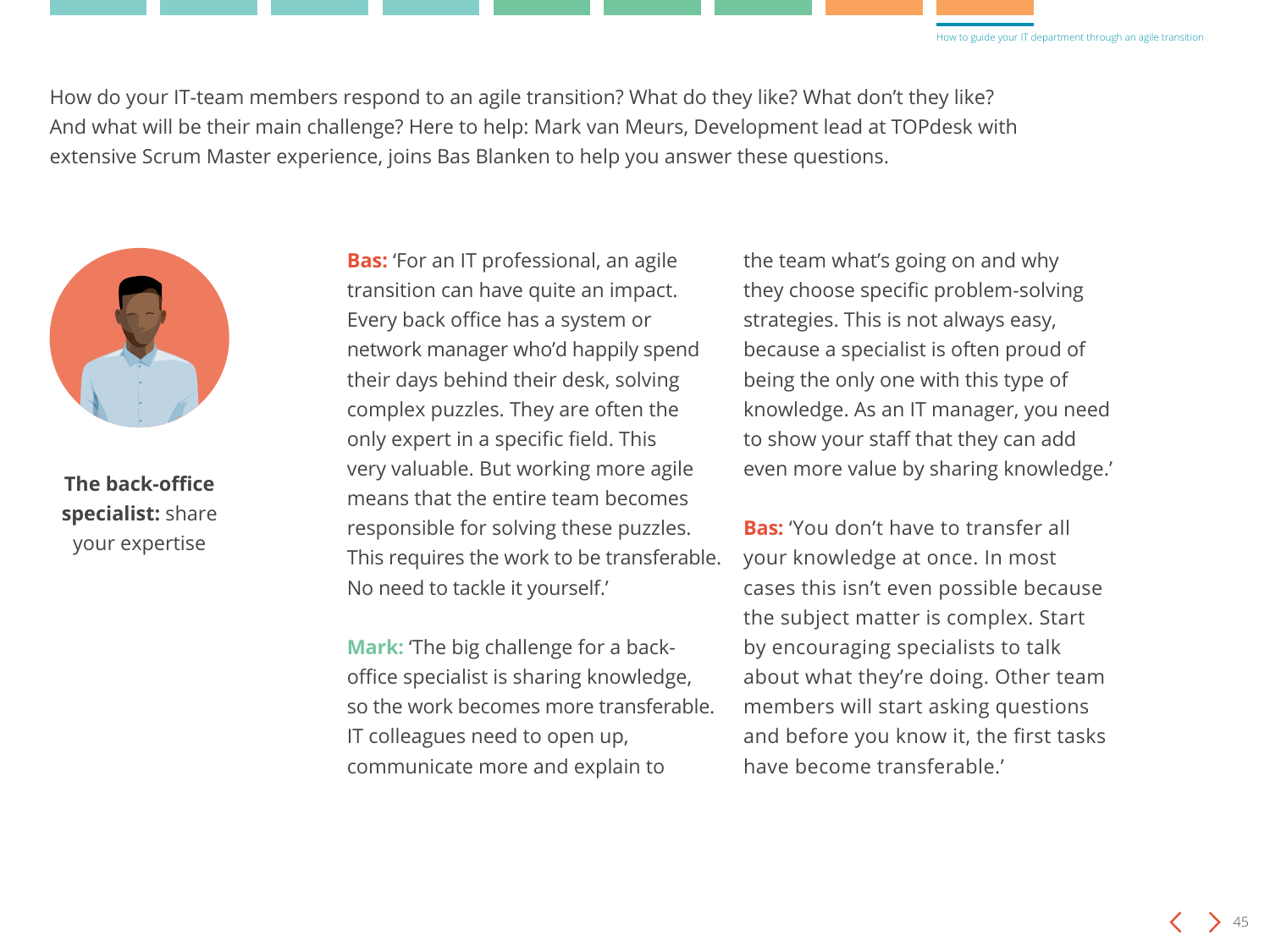

**The service desk employees:** get knowledge from your colleagues

**Bas:** 'An agile way of working often suits service desk employees, because the agile philosophy is aimed at helping your customer the best you can. This philosophy fits their natural curiosity. However, transitioning to the agile mindset can still be a challenge for service desk employees.

In a lot of organizations, I see that service desk employees feel responsible for the calls they can solve on their own. Can't solve anything? They forward the call to back office and wait for it to return. With agile working, the entire chain becomes responsible for all calls — front office to back office. This means service desk employees also become responsible for calls they can't solve.'

**Mark:** 'The goal of the service desk is to solve as many first-line calls as possible. For service desk employees, this means: when you can't solve a call yourself, you need to get the knowledge you need to solve it next time. Be entrepreneurial and curious. Sit next to an expert to see how you can best help the customer. See if you can solve frequent calls yourself by getting the knowledge you need.'

**Bas:** 'Working more agile often also leads to a better understanding between the front and back office. I often hear frustrated front office employees say that the back office communicates poorly, while the back office accuses the front office of giving them incomplete calls. When you talk to each other more often, you understand what the other needs to do his or her job.'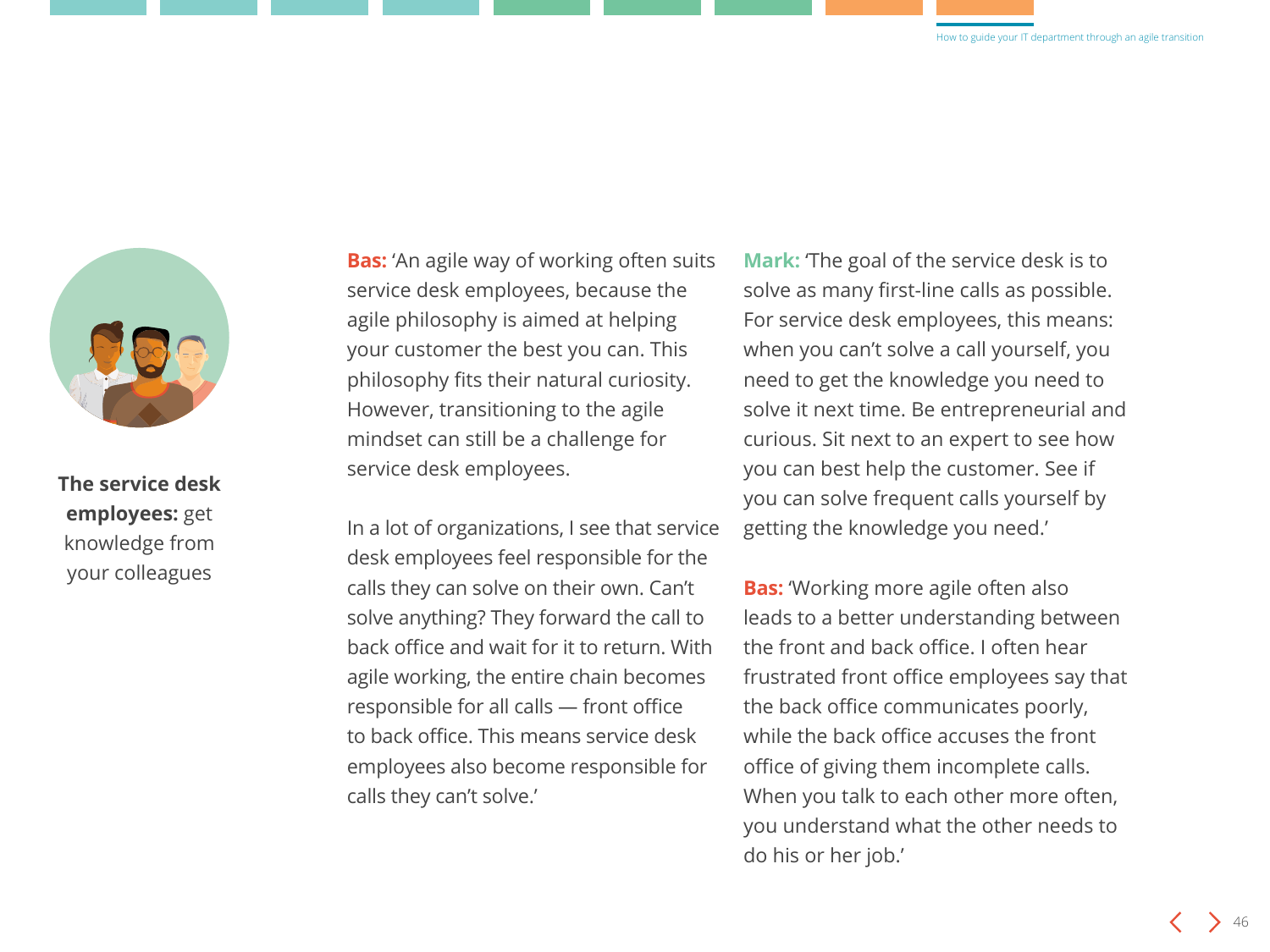

**IT manager:** give your team freedom and trust

**Mark:** 'Introducing agile means changing the culture at your department. When you work agile, you don't plan or design everything in advance. Instead, you leave more room for experimenting. Even a failed experiment provides valuable insights. Create a culture where team members are OK with making mistakes.'

**Bas:** 'IT managers that give their team little breathing room will have trouble with the transition to agile. Micromanaging initiatives can run a new initiative into the ground before it's had a chance to properly take off. Make your agile teams thrive by giving new projects time to grow and develop.'

The most important task of the agile IT manager is to create an open work environment. Allow your team members to make mistakes and encourage them to be honest about it. Never judge them on failed experiments. Give the team the trust and freedom to determine what to work on.'

**Mark:** 'Is there an "us versus them" mentality at the department? Then the manager needs to get rid of this mentality. In agile, everyone works on attaining the same goal: helping your customers. There is no room for islands.'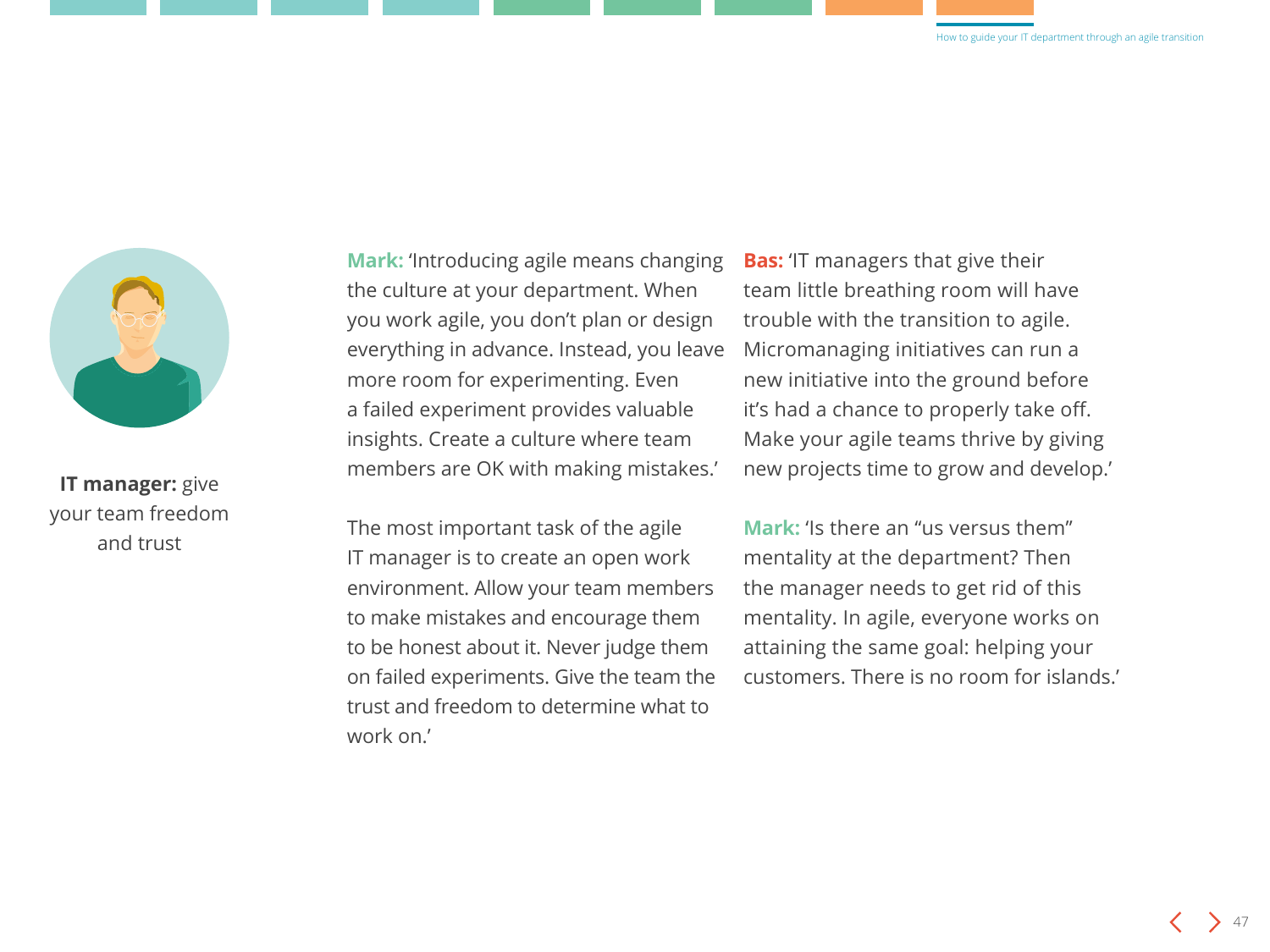

**Workspace manager:** contact the service desk

**Bas:** 'Working agile improves communication between Workplace management and the service desk. A complaint I often hear from workplace managers, is that they receive incomplete information from the service desk. They get a request to fix a certain device, but they can't see where the device is. The workplace manager needs to spend time searching for it, or just reassigns the request to the service desk. Both a waste of time.'

Working more agile means that the service desk and Workplace management see more of each other, for example. Instead of sending calls back and forth,

the workplace manager needs to go to the service desk more often to have a look at a call together. This takes some effort, because the departments are often not on the same floor or location. The result however is that calls are processed quicker and better.

**Mark:** 'Working more agile gives most workplace managers a nicer job. They work with others to find a solution for the customer. No more daily task lists, but insight in and influence on the end result.'